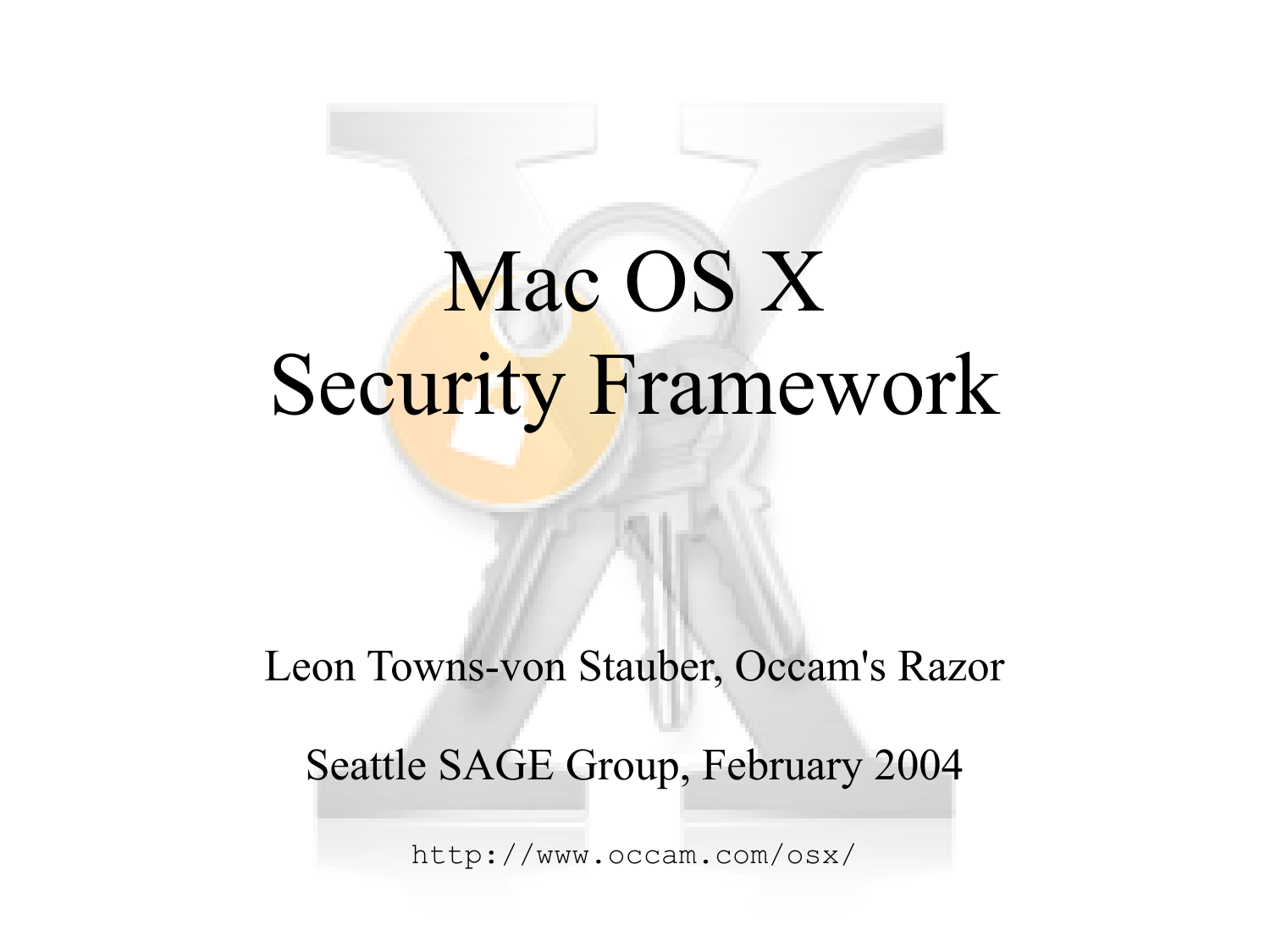

### **Contents**

| Authorization Services12            |  |
|-------------------------------------|--|
| Common Data Security Architecture28 |  |
|                                     |  |
|                                     |  |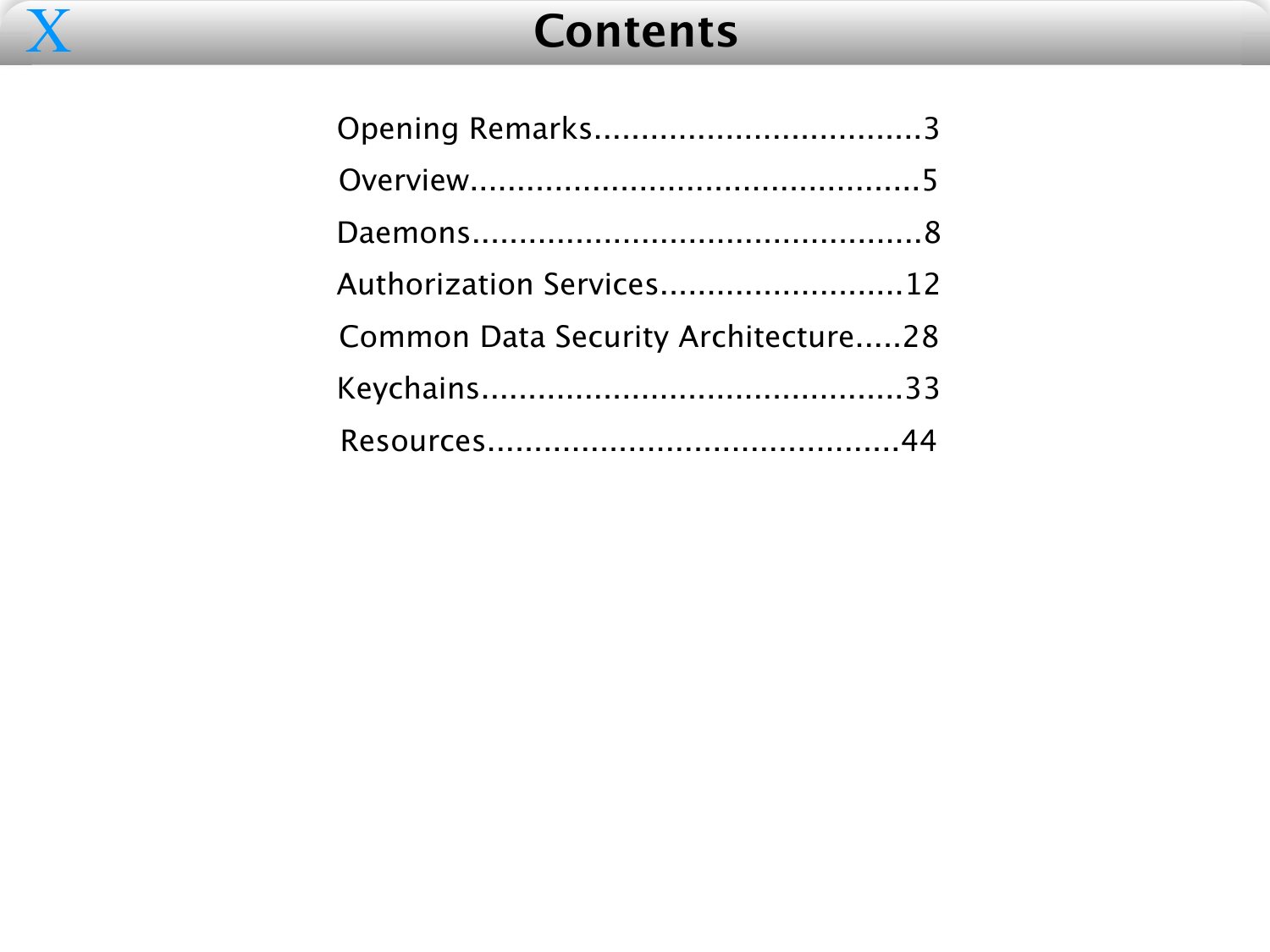### X **Opening Remarks**

- I'm assuming basic familiarity with UNIX operating system design
- Where I'm coming from:
	- UNIX user and some-time admin since 1990
	- Full-time UNIX admin since 1995
	- NeXTstep/OS X user and admin since 1991
- This presentation primarily covers Mac OS X 10.3.2  $\bigodot$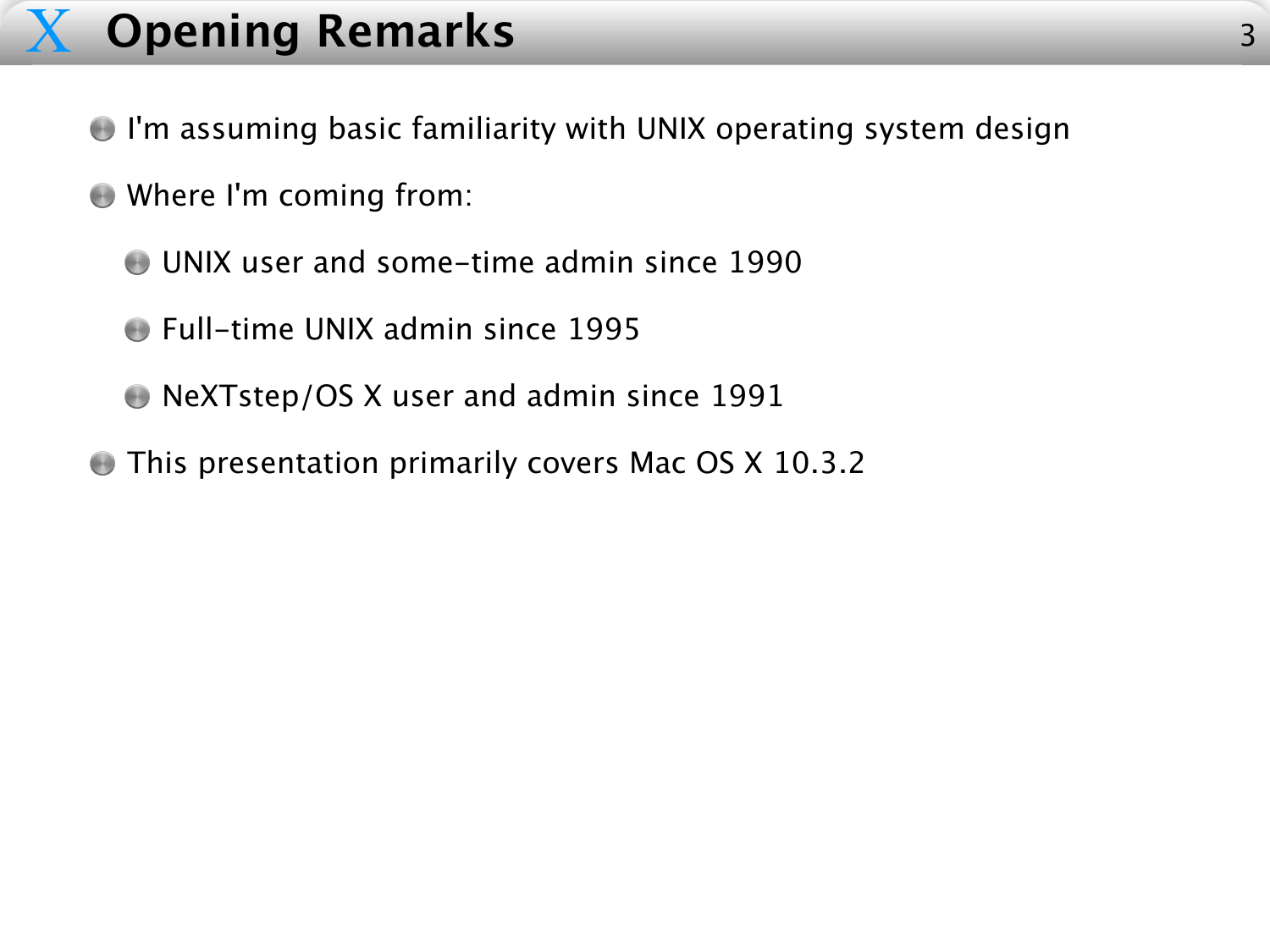### X **Legal Notices**

- This presentation Copyright © 2004 Leon Towns-von Stauber. All rights  $\begin{pmatrix} 1 \\ -1 \end{pmatrix}$ reserved.
- **Trademark notices** 
	- Apple®, Mac OS®, Finder™, Panther™, and other terms are trademarks of Apple Computer. See http://www.apple.com/legal/ appletmlist.html.
	- O Other trademarks are the property of their respective owners.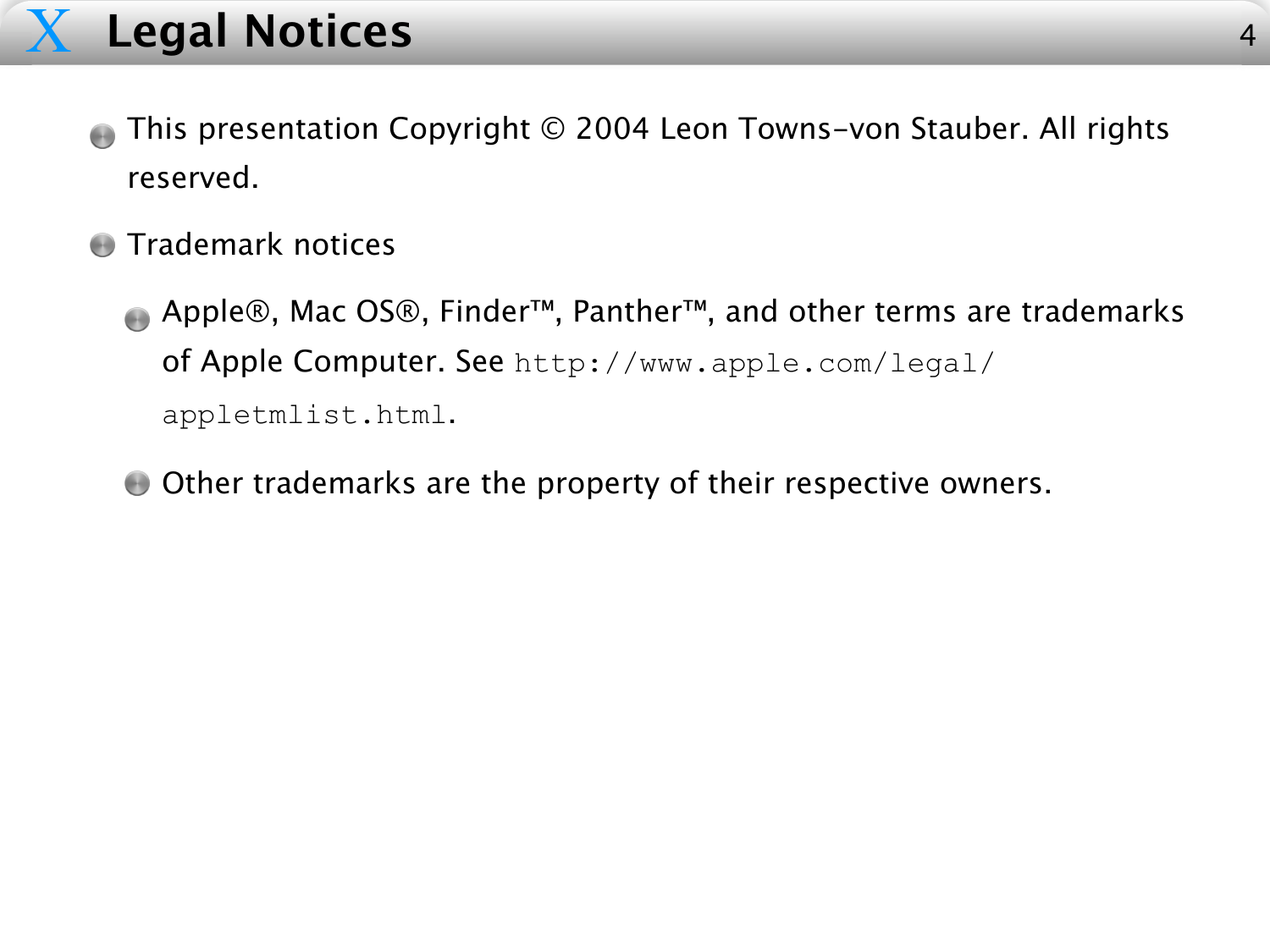### X **Overview**

- **Provides infrastructure for security-related functionality to Mac OS X apps** 
	- Privileged access, encryption, certificate handling, password storage, etc.
- **C** Examples
	- Login Window uses the framework to authenticate graphical logins
	- **Installer and Software Update verify permission to install software**
	- **•** Finder permits superuser-level access
	- **Disk Copy creates encrypted disk images**
	- **Apple Mail Server supports SSL connections**
	- **Keychain Access is entirely dependent on the Security framework**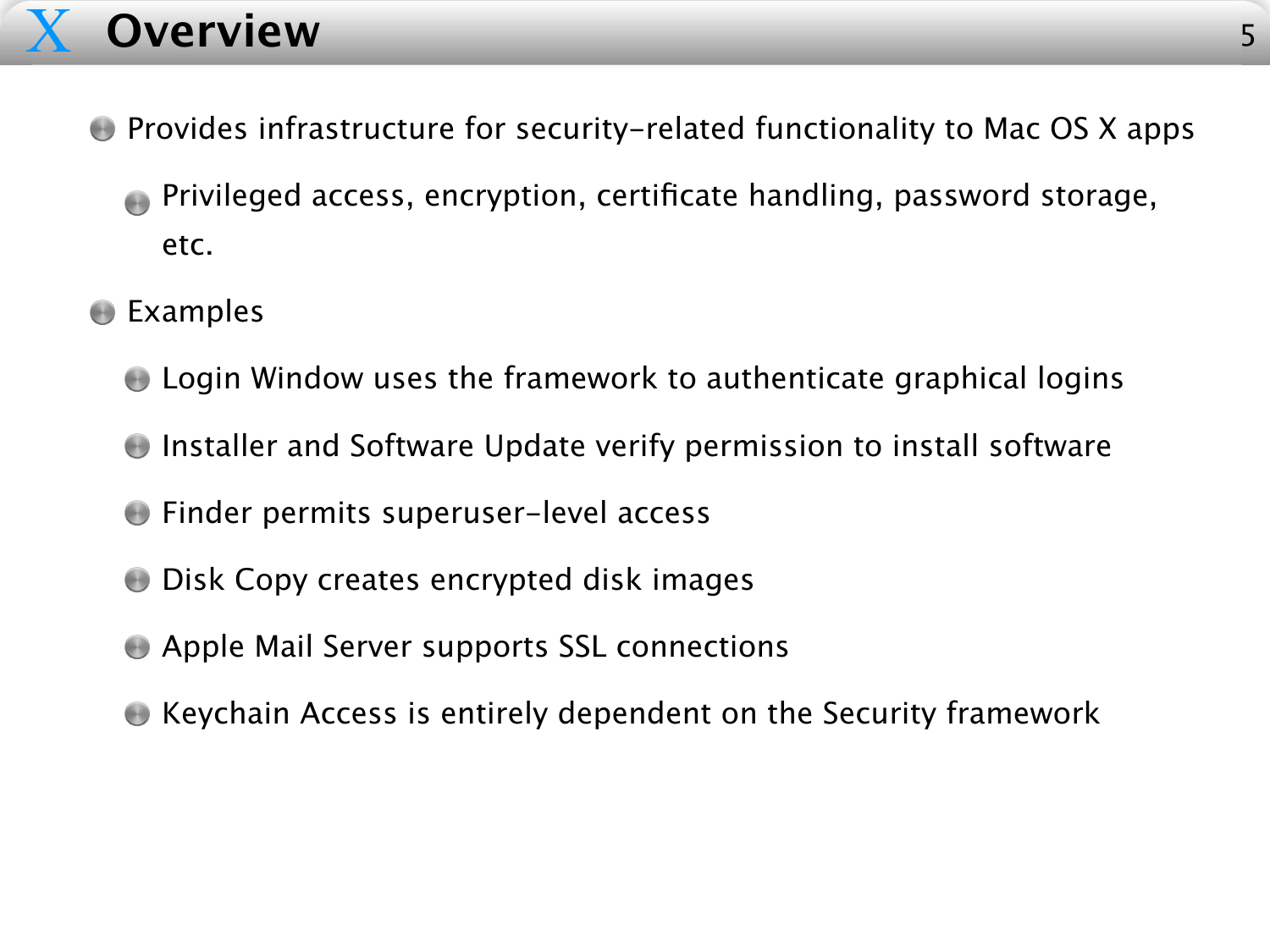



Security framework and associated components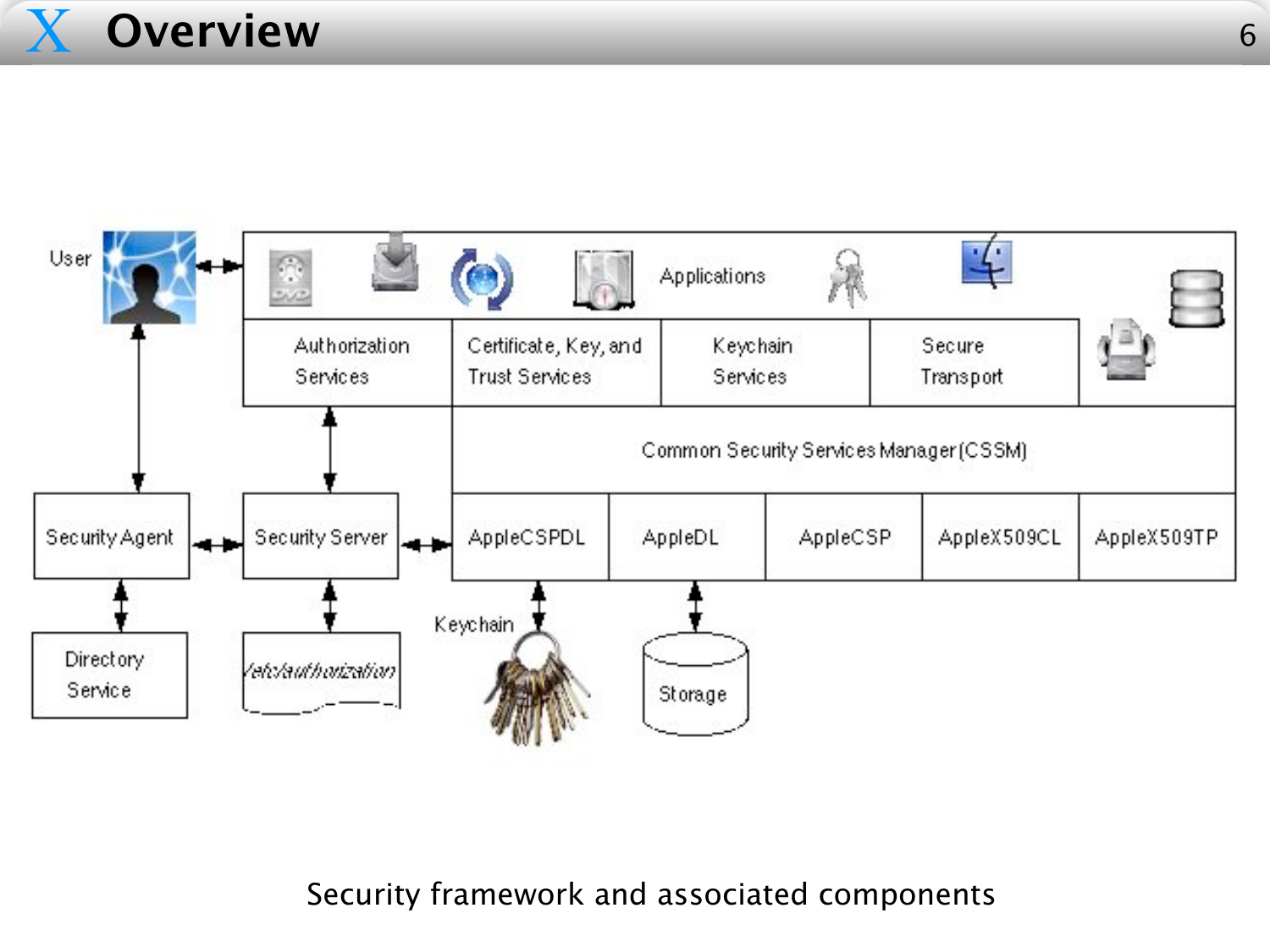### X **Overview**

- What is a Mac OS X framework?
	- Like a versioned shared library, encapsulated with resources in a structured directory with a . framework extension (a "bundle")
		- Resources include headers, images, NIBs, property lists, etc.
		- [Show framework]
	- **Panther (Mac OS X 10.3) splits Security framework into more pieces** 
		- /System/Library/Frameworks/Security.framework provides the bulk of the API (in C)
		- /System/Library/Frameworks/SecurityFoundation.framework provides an abstracted Objective-C API to Authorization Services
		- /System/Library/Frameworks/SecurityInterface.framework and /System/Library/PrivateFrameworks/
			- SecurityHICocoa.framework provide Obj-C APIs for GUI elements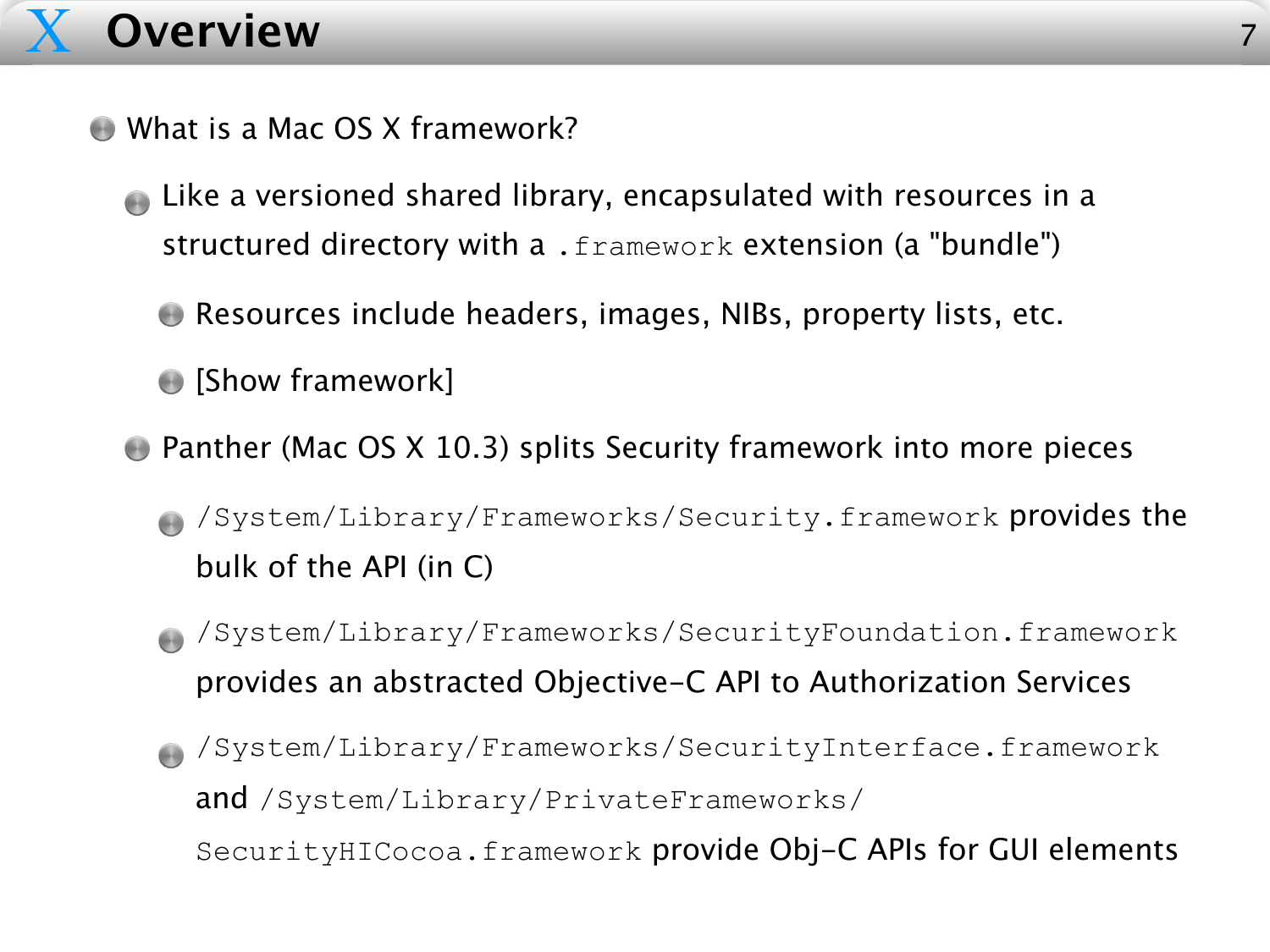

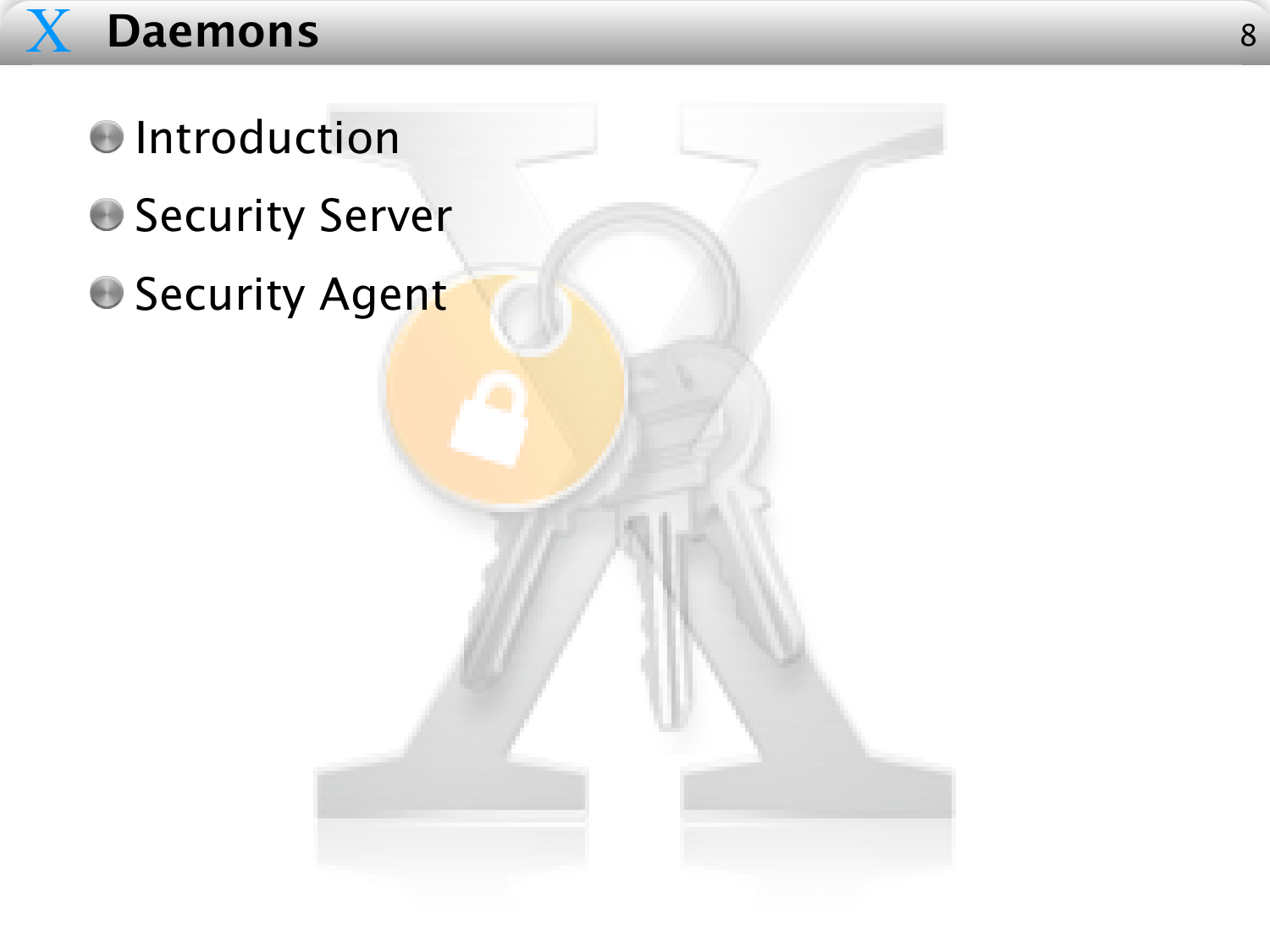- Every app linked to the Security framework maintains its own instance of the framework in its address space
	- Think of the large box in the Security framework diagram as the  $\overline{\mathcal{L}}$ address space of a single process
- To put distance between apps and sensitive data, external daemons handle most passwords and private keys
- Daemon executables located in /System/Library/CoreServices/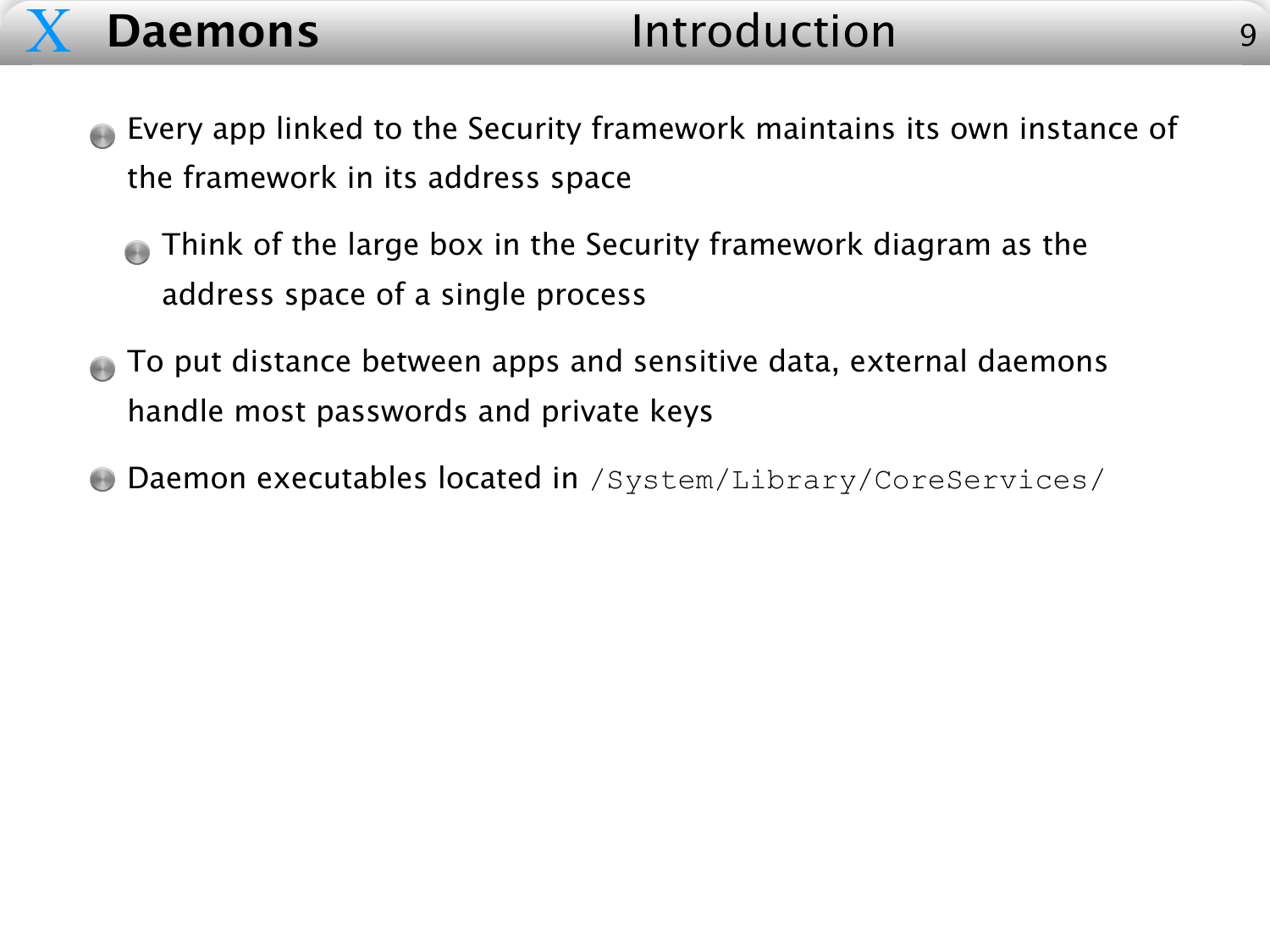- The Security Server processes authorization requests, stores keys in  $\begin{pmatrix} 1 \\ -1 \end{pmatrix}$ memory, performs cryptographic computations on keys, evaluates ACLs in keychains, and manages keychain master keys
	- **Executable is named** SecurityServer
- Started by SecurityServer startup item (in /System/Library/ StartupItems/)
- Contacted via a privileged Mach IPC port, providing some assurance that processes are talking to the right daemon when making sensitive requests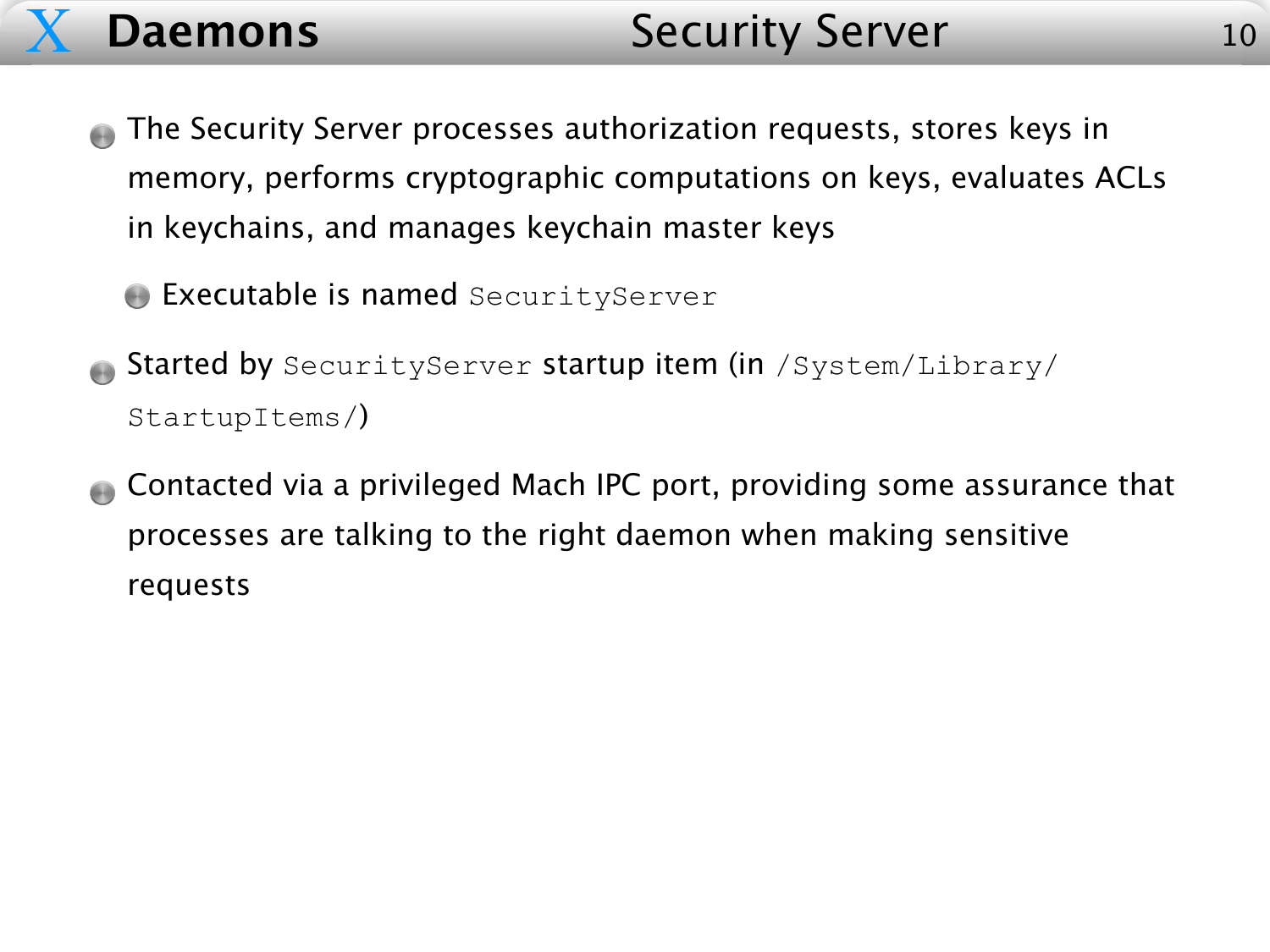- The Security Agent handles user interaction, acquiring user secrets  $\begin{pmatrix} 1 \\ -1 \end{pmatrix}$ (passwords, biometric data, smart card keys, etc.), thus further separating such data from the app requesting access
	- **Executable is named** SecurityAgent
- When the Security Server requires user interaction, it launches a Security Agent running under the user's UID
	- **The Agent remains to handle further requests until the user logs out**
- **Interacts with user via onscreen dialogs** 
	- Any Security framework requests are sent to the user at the graphical console, even if the request came from another user's process
		- If no one is logged into the console, requests automatically fail
		- Darwin, lacking Aqua GUI, doesn't include the Security Agent, and many Security framework capabilities don't work with Darwin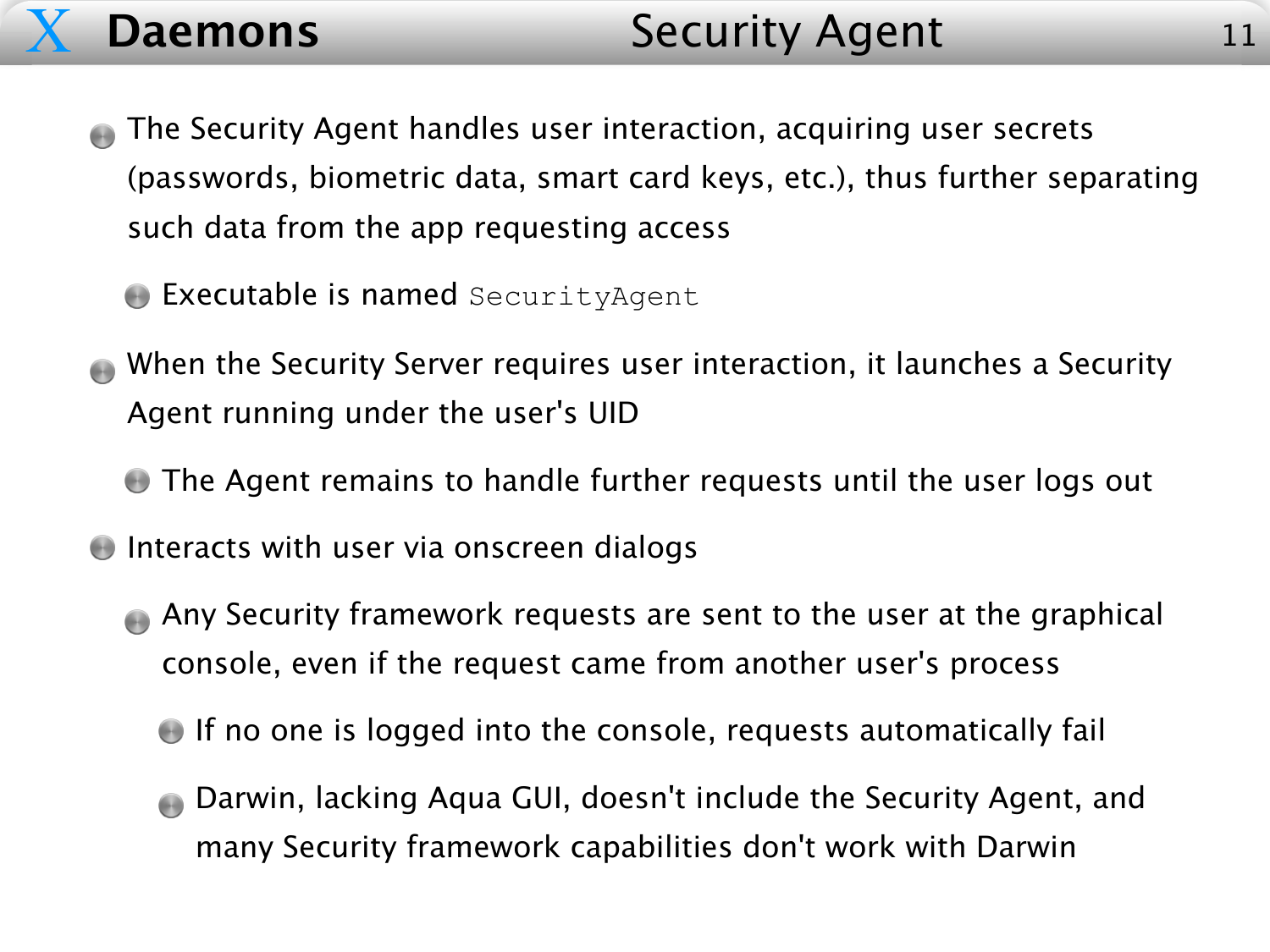## X **Authorization Services** <sup>12</sup>

- **O**Introduction
- **O Policy Database**
- G Sequence of Events
- AuthorizationExecuteWithPrivileges
- **Command-Line Tools**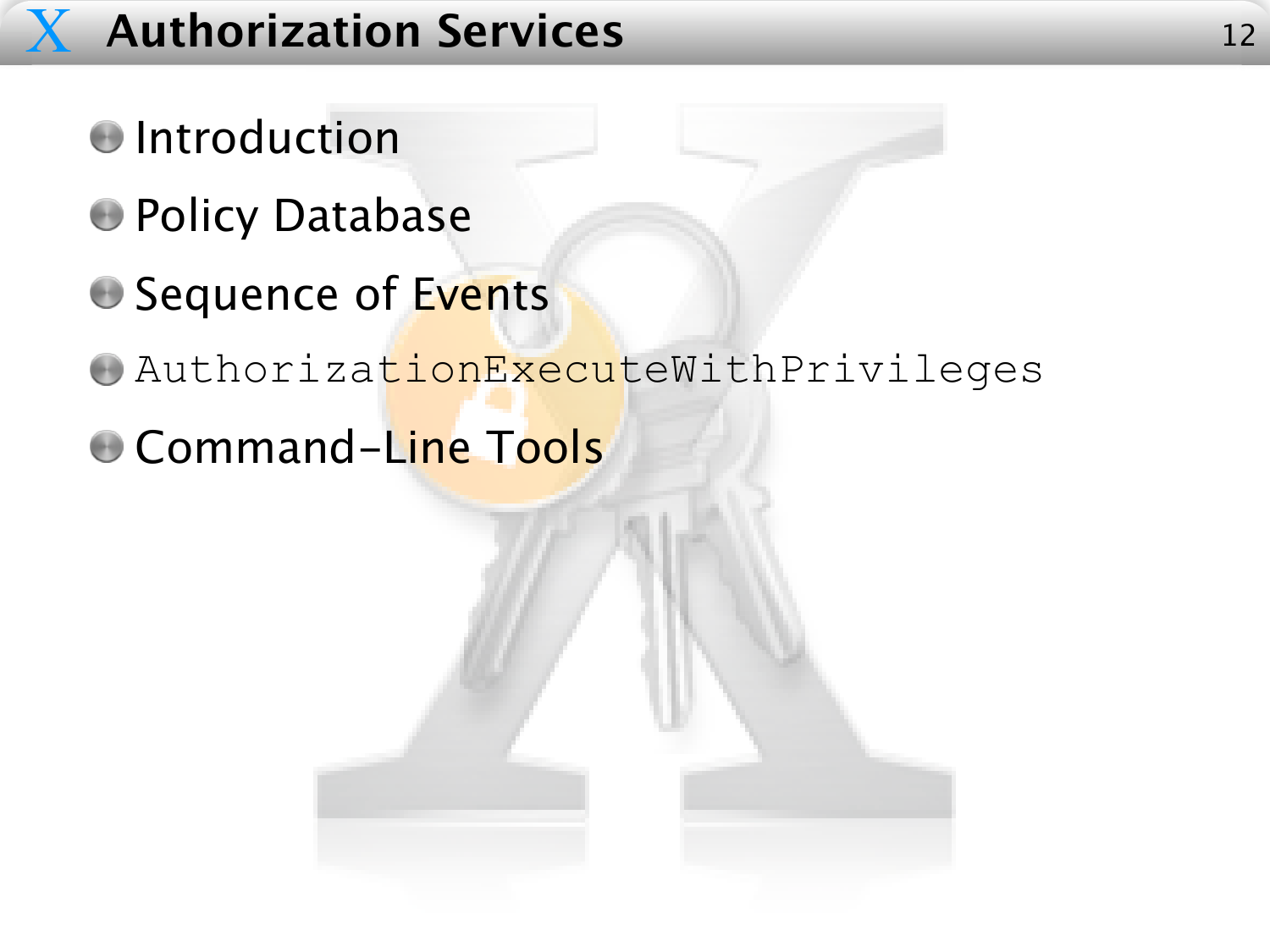### X **Authorization** Introduction

- Authorization Services enables programs to determine whether a user should be permitted to take certain actions
	- This is what give members of group admin much of their privileged  $\overline{\mathcal{L}}$ access
	- Kind of like sudo, but primarily intended for GUI functions
- [Examples: System Preferences, Finder]
- An action is associated with an authorization **right**, configured in a **policy database**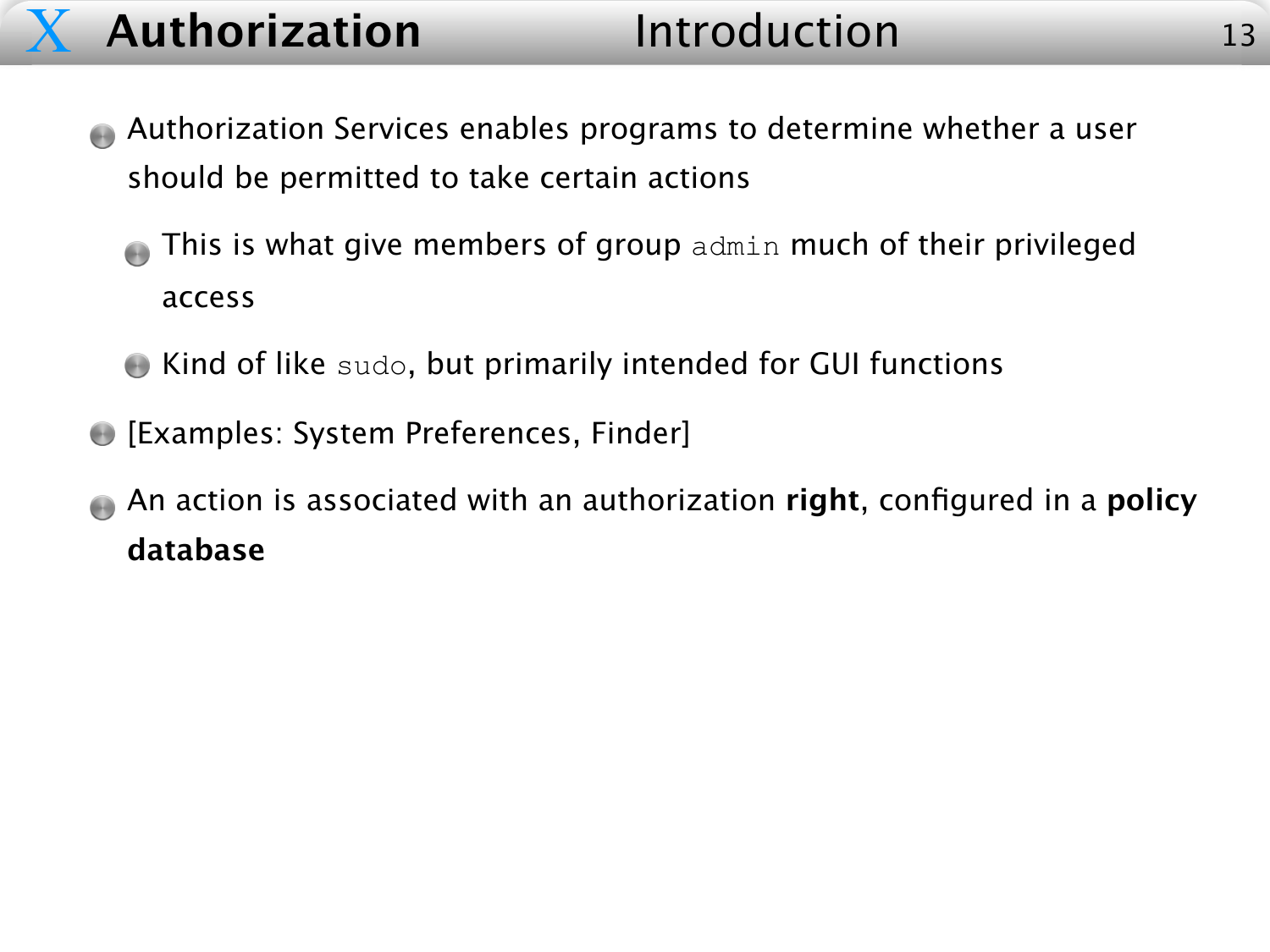- **The policy database is an XML file,** /etc/authorization
	- **Fills a role analogous to** sudoers, by defining authorization requirements
- Example entry in /etc/authorization, used by authopen:

```
<key>sys.openfile.</key>
<dict>
    <key>class</key>
    <string>user</string>
    <key>group</key>
    <string>admin</string>
    <key>mechanisms</key>
    <array>
         <string>builtin:authenticate</string>
    </array>
    <key>shared</key>
    <false/>
    <key>timeout</key>
    <integer>300</integer>
</dict>
```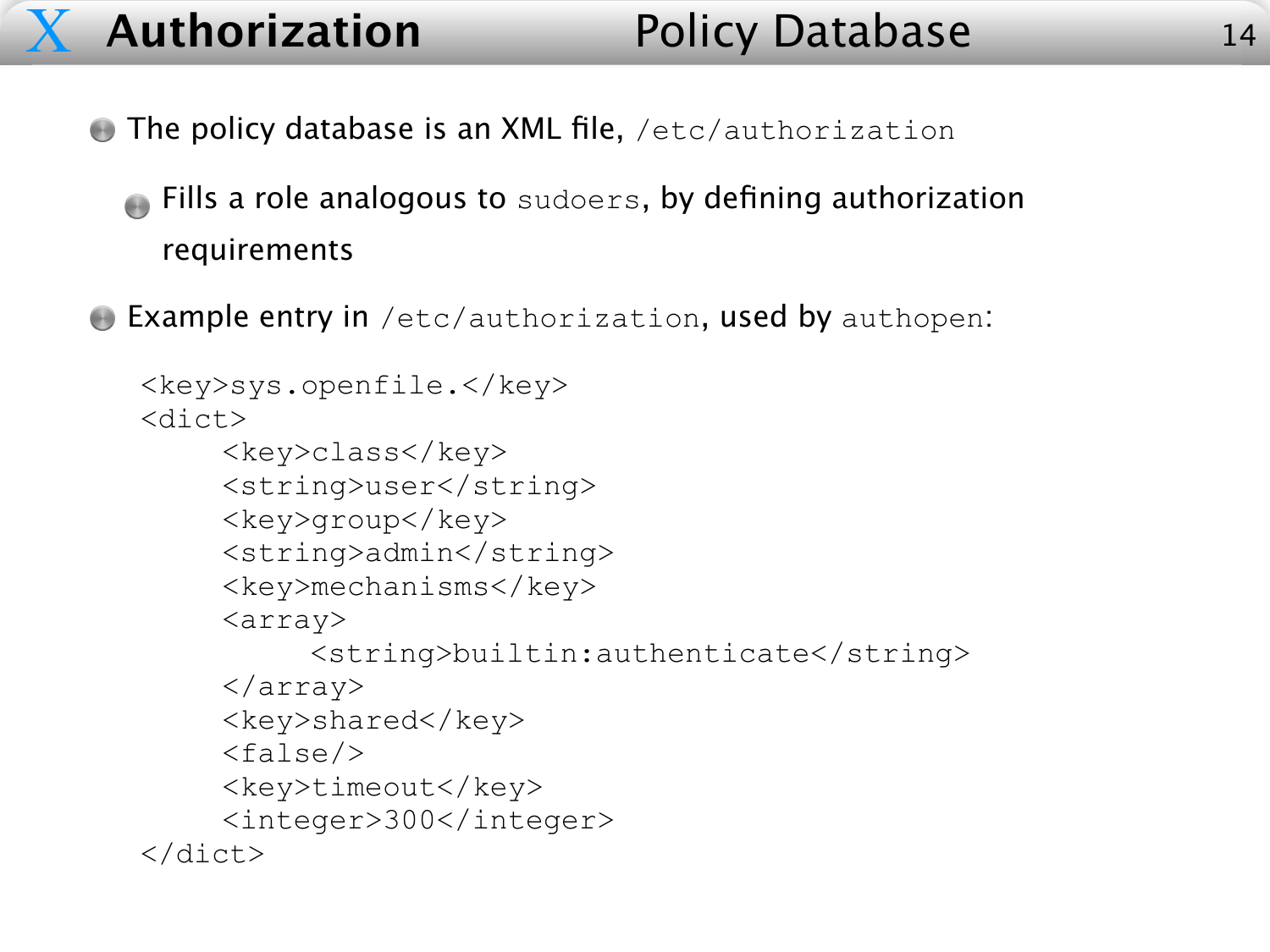### **Authorization** Policy Database

After transformation into NeXT property list format with  $/\text{usr/bin}/\text{pl} <$ 

```
/etc/authorization:
```

```
"sys.openfile." = {
    class = user;
    qroup = admin;mechanisms = ("builtin:authenticate");
    shared = 0;timeout = 300;};
```
Sys.openfile.: The name of the right

This is a wild card entry, indicated by the trailing dot

**C** class: Requirement for successful authorization

 $\bullet$  The user class requires membership in a specified group

group: Users who authenticate as members of group admin satisfy the requirements for this right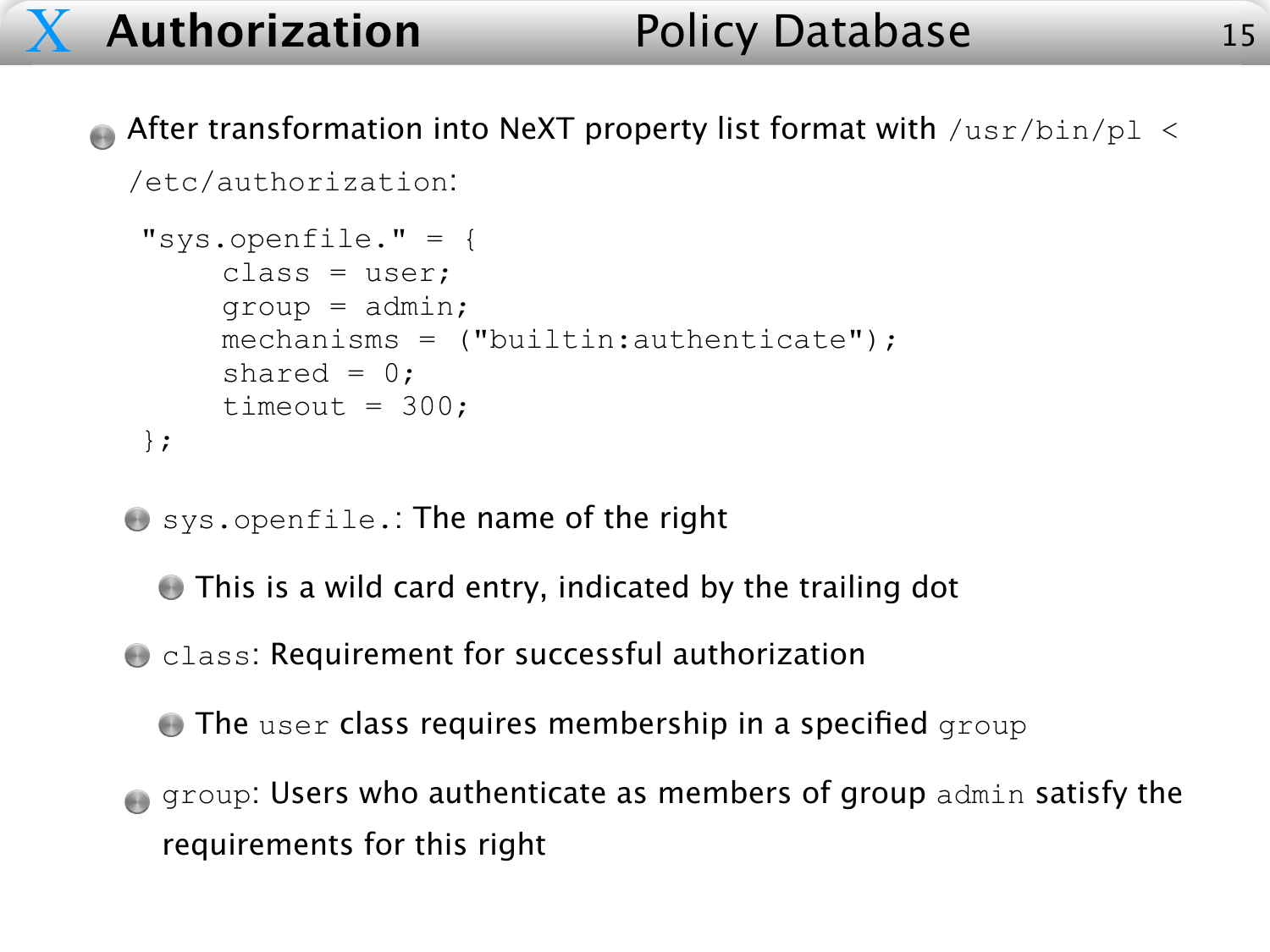sys.openfile. (cont'd.)

X

**O** mechanisms: Actions taken to authorize

- In this case, user authentication is performed
- shared: If true, other applications need not reauthorize (within the timeout period)
	- In this case, authorization credentials are not shared with other apps
- timeout: After the specified number of seconds since last acquisition  $\begin{pmatrix} 1 & 0 \\ 0 & 1 \end{pmatrix}$ of the right, the credentials cached by the Security Server are dropped, requiring reauthorization
	- A timeout of 0 means that reauthorization is never required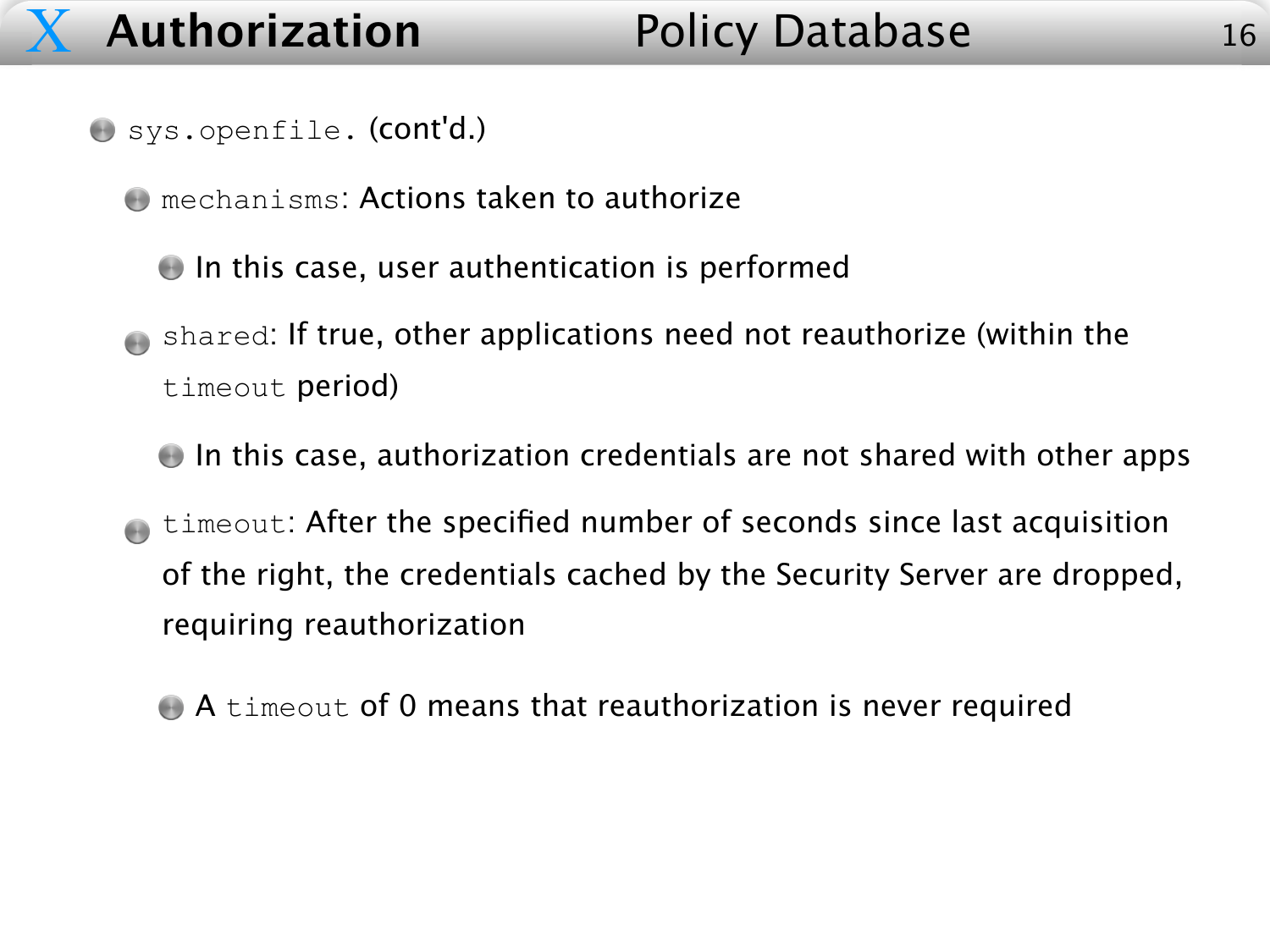```
"system.login.console" = {
     class = "evaluate-mechanisms";
    mechanisms = (
          "loginwindow_builtin:login"
,
          authinternal,
          "loginwindow_builtin:success"
,
          "builtin:getuserinfo"
,
          "builtin:sso"
    );
};
```
- Requested by Login Window after bootup, causing the Security Server to start a Security Agent (running as root) to display the login dialog
	- Upon login, this Agent is killed
- Class of evaluate-mechanisms causes Security Server to execute each of the routines listed for the mechanisms key
- The authinternal mechanism creates a shared credential that negates the need for reauthentication by applications after logging in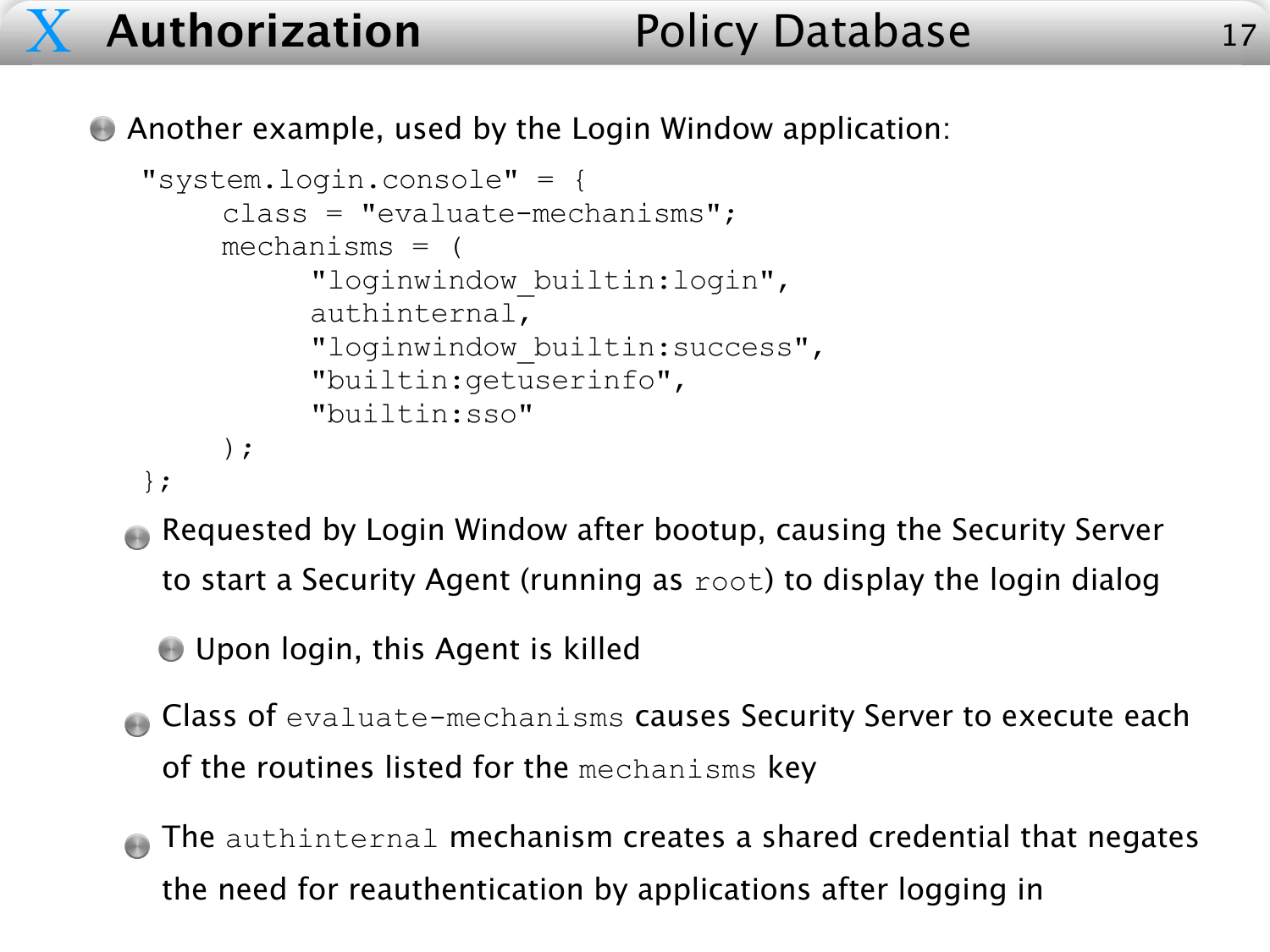### Another example, used by PAM:

```
"system.login.tty" = {
    class = "evaluate-mechanisms";
    mechanisms = ("push hints to context", authinternal);
};
```
- Requested by the pam securityserver.so module, referenced in several service config files in /etc/pam.d/
	- There is a system.login.pam right, which is unused (Huh?)
- Thanks to this, successful password-based authentication through a PAM-enabled service results in the creation of a shared credential within the context of that service (SSH session, etc.)
	- **Possible for remote logins due to** push hints to context, which forwards auth info to the Security Server, bypassing the Security Agent (which normally needs to put up a graphical dialog)
	- **[Demonstrate using** authorize and sudo]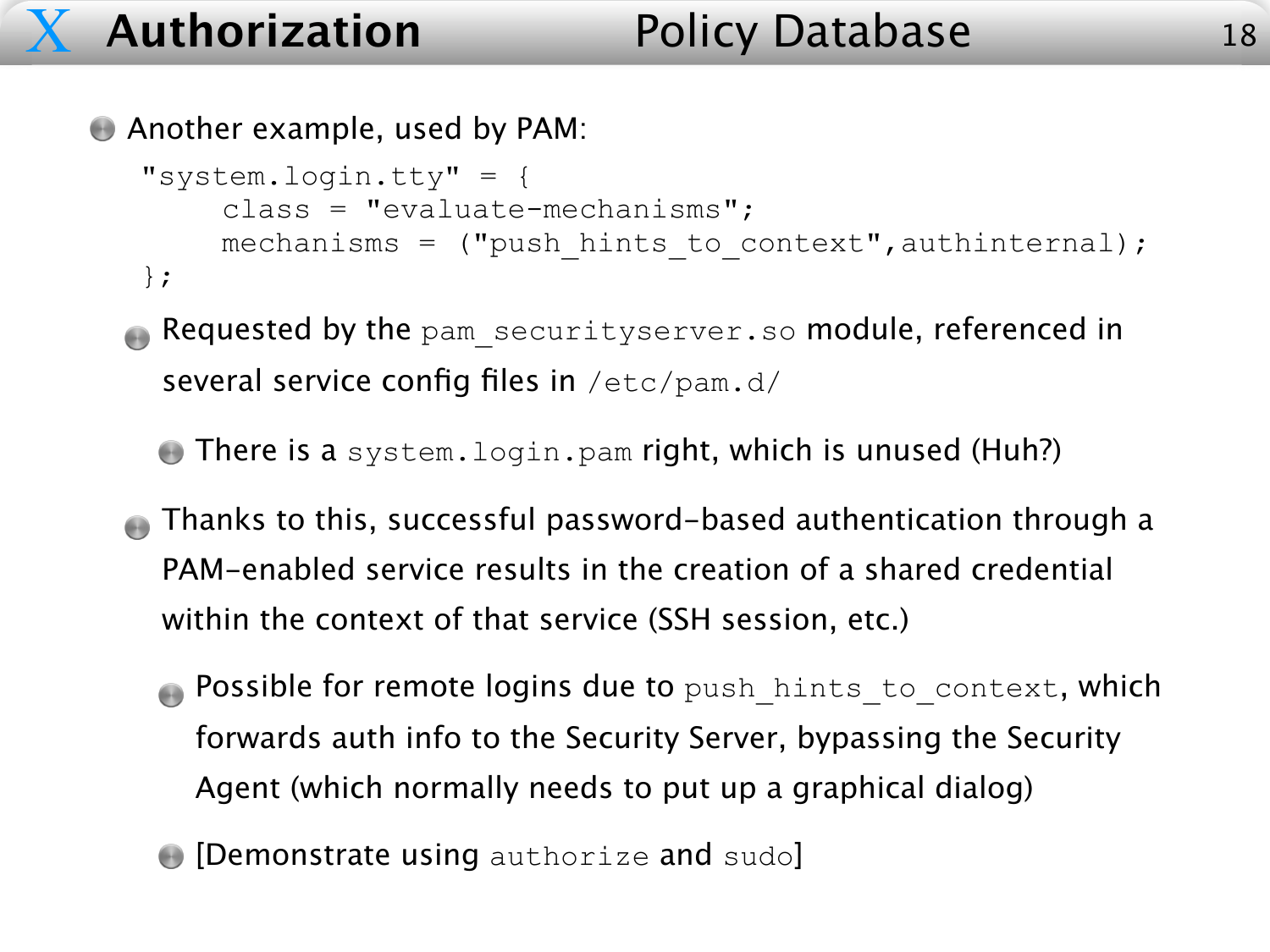### **Another example:**

```
"system.login.screensaver" = {
    class = rule;
    rule = "authenticate-session-owner-or-admin";
};
```
The rule class uses an entry defined in the rules section of 

/etc/authorization to determine how authorization is performed

Rules offer reusable collections of values

```
"authenticate-session-owner-or-admin" = {
    "allow-root" = 0;class = user;
    qroup = admin;mechanisms = ("builtin: authentic,"session-owner" = 1;shared = 0;
};
```
 $\bullet$  allow-root: If true, user logged in as root requires to authentication

session-owner: Right granted by successful authentication as user whose GUI session is up on the system's console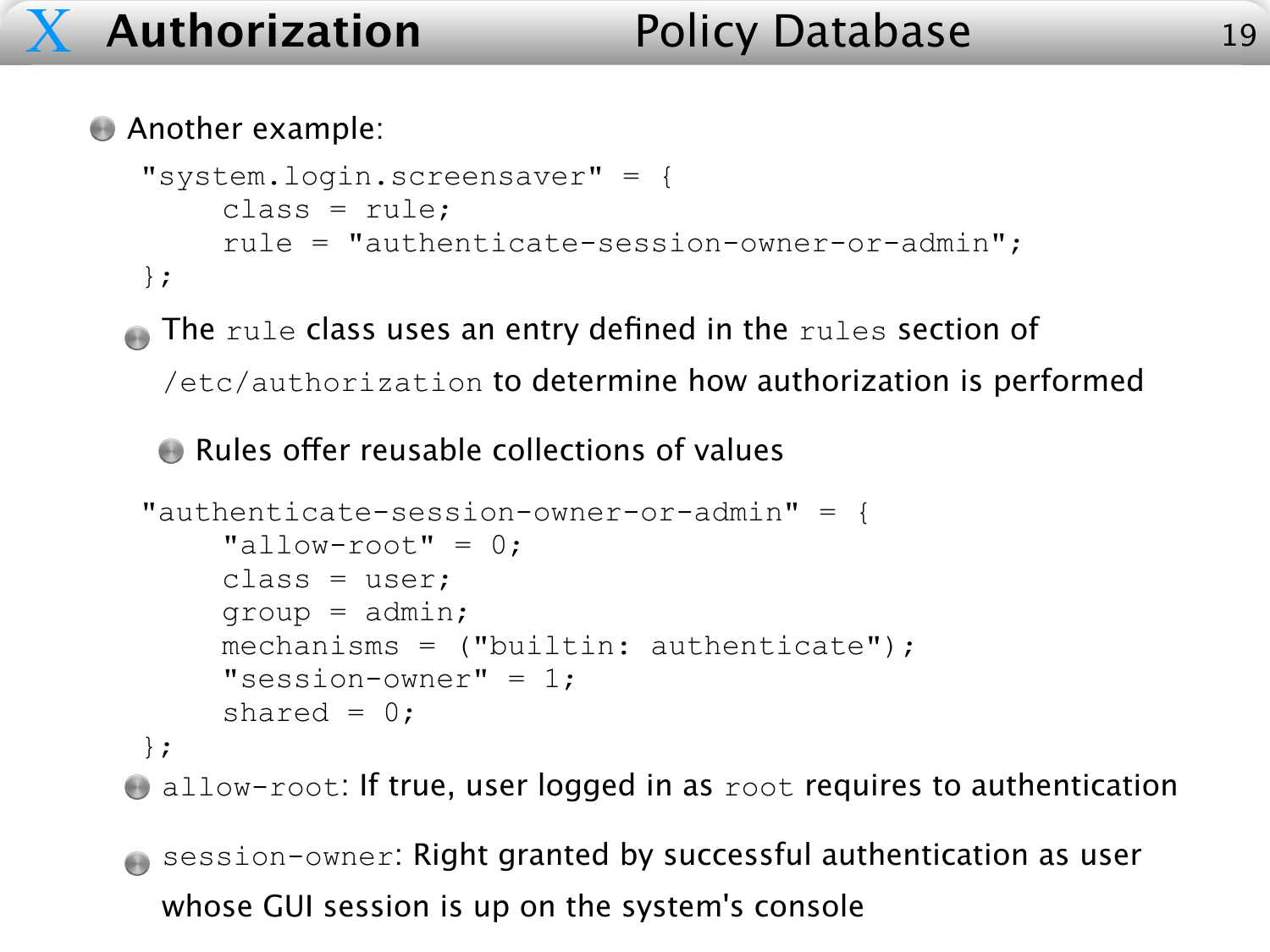Default entry applies when requested right doesn't match any other entry:

```
"" = {
    class = rule;
    rule = default;
```


The default rule produces a shared credential if a person can

authenticate as an administrative user, which times out in 5 minutes:

```
default = {class = user;
    qroup = admin;mechanisms = ("builtin: authentic,shared = 1;
    timeout = 300;
};
```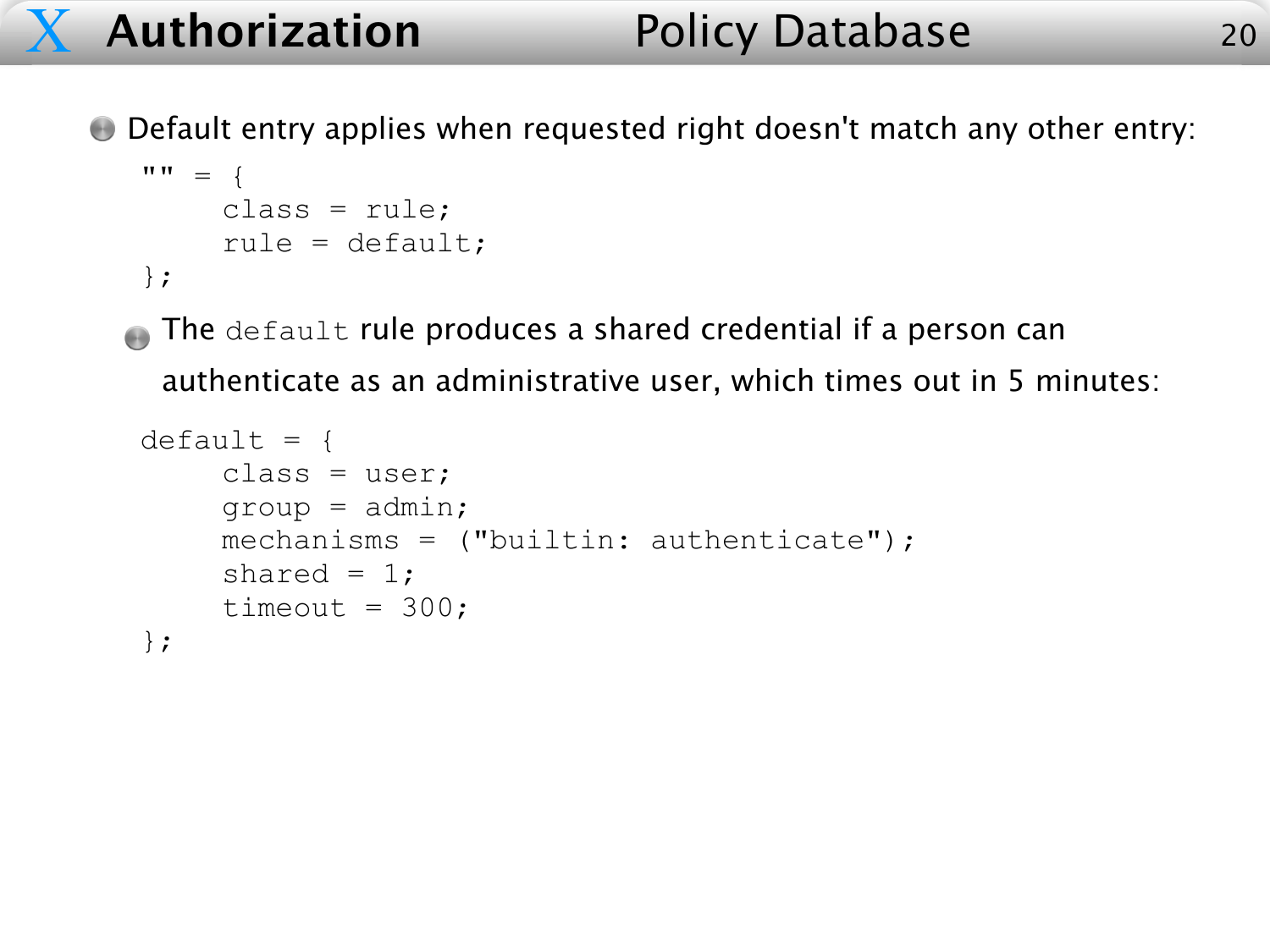- Changes to /etc/authorization take effect on the fly, no signaling of SecurityServer required (unlike syslogd, xinetd, etc.)
- [Show /etc/authorization, processed through /usr/bin/pl]
- **Naming conventions** 
	- Most rights prefixed by system., indicating they're provided with the OS
	- Entries by third parties are encouraged to follow a convention like that  $\langle \cdot \rangle$ used for Java classes: reversed DNS domain name associated with the organization, followed by segments describing the right (e.g., com.occam.syslog.reload)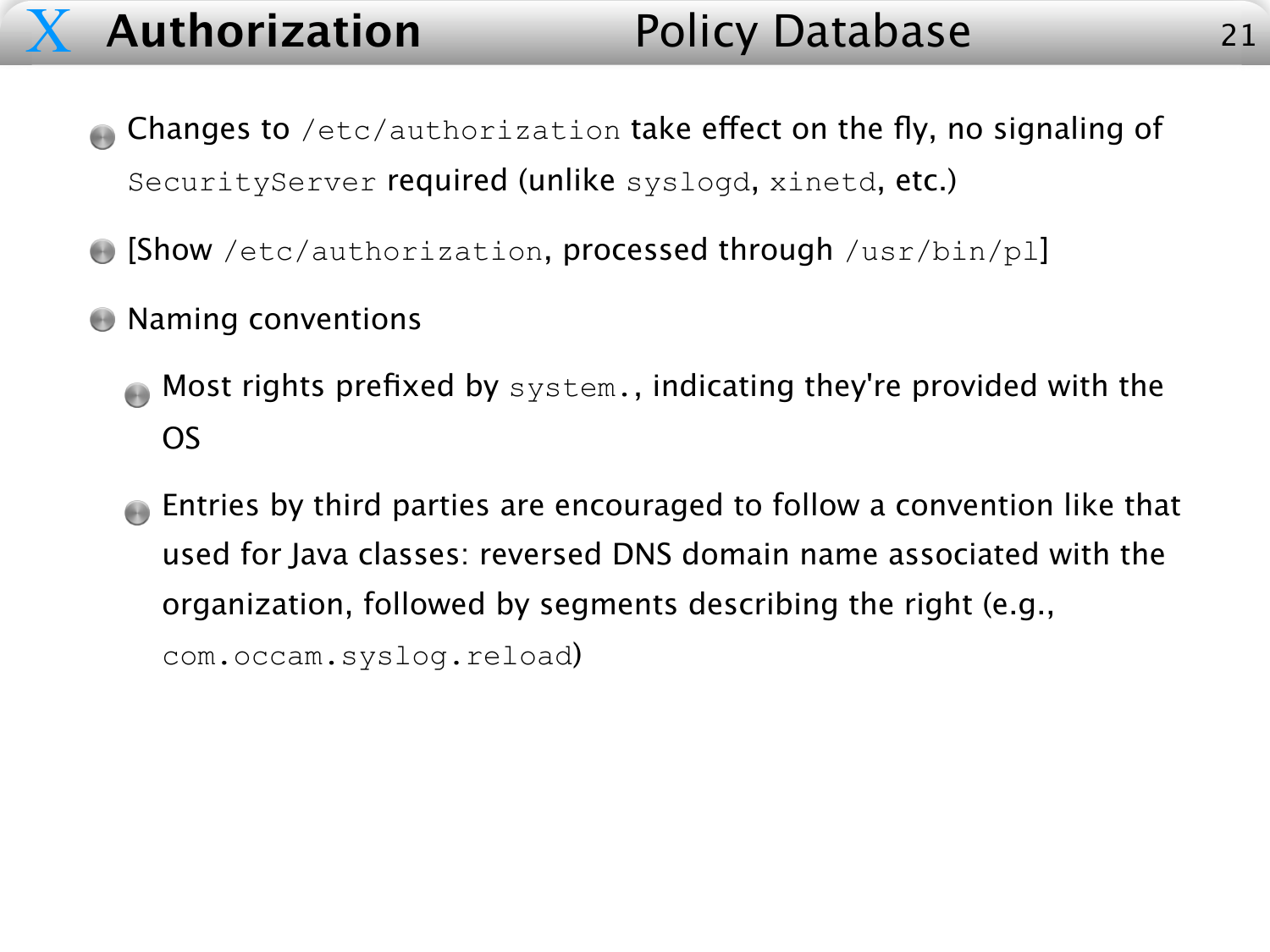- When an application requests authorization for an action (such as starting a network service from System Preferences), here's what happens:
	- 1) The application uses the Authorization Services API to contact the Security Server, requesting a named right (like system.preferences)
	- 2) The Security Server looks for the right in the policy database (/etc/authorization), and determines the requirements
	- 3) If the right requires authentication, and the Security Server doesn't already possess cached credentials that can be shared with the application, it triggers the Security Agent
	- 4) The Security Agent prompts the user logged into the console, then attempts to auth the user through the Directory Services framework
	- 5) Directory Services reports success or failure, which is passed back through the Security Agent to the Security Server
	- 6) The Security Server returns result to the application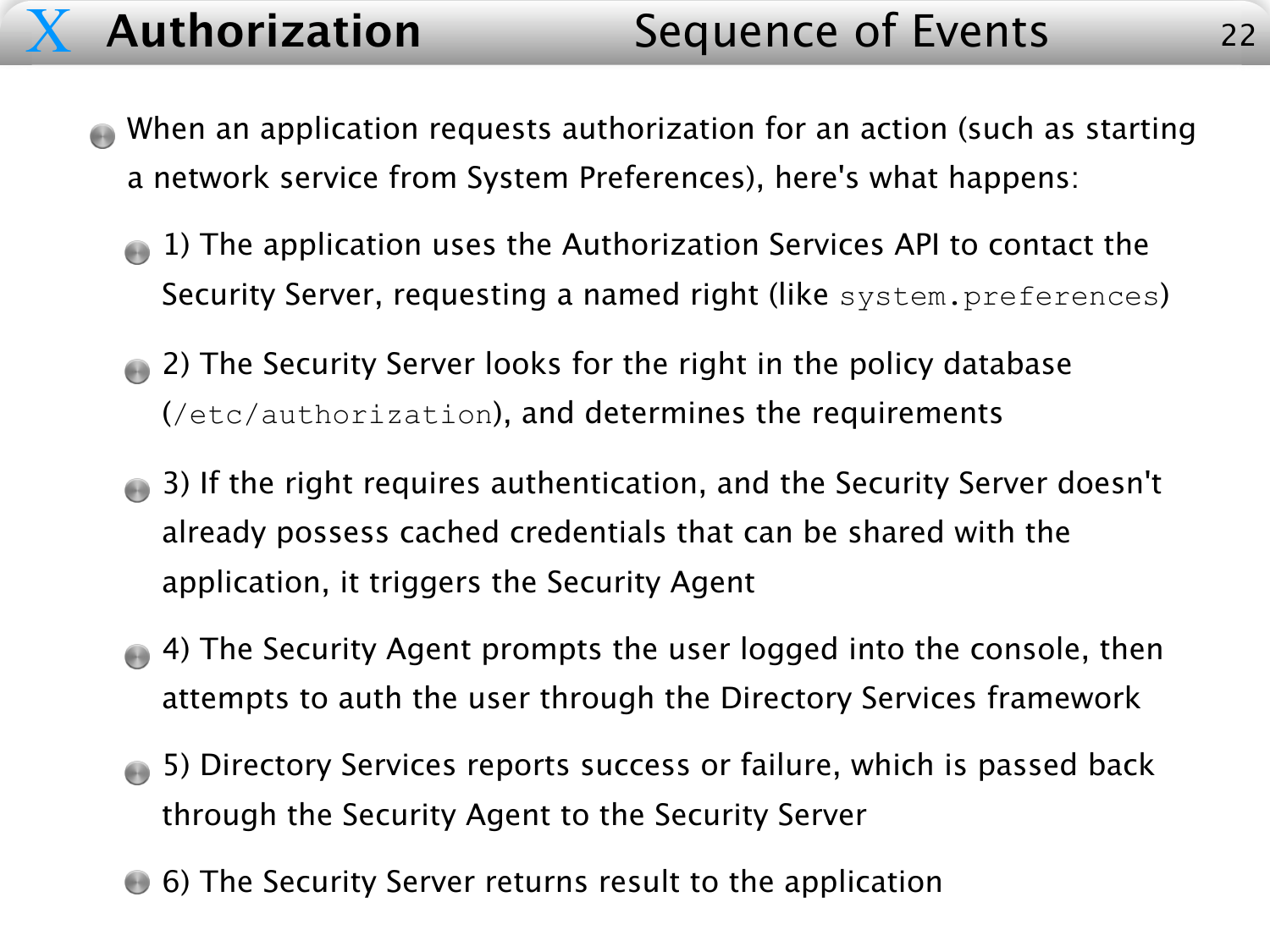### **Authorization** AEWP 23

- The AuthorizationExecuteWithPrivileges (AEWP) routine lets a program specify an external command to be run with superuser privileges
- Command invoked by /System/Library/CoreServices/  $\overline{\mathcal{L}}$ AuthorizationTrampoline, which is setuid root
- Access to AEWP controlled by system.privilege.admin right in /etc/authorization, and is thus limited to root and to those in the admin group
- Since granting an app full superuser privileges to run an arbitrary command opens the possibility of a security hole, Apple warns against use in its developer documentation
- Used by some software, such as installers that set the setuid bit on  $\overline{\mathcal{L}}$ binaries that copy files to restricted areas
	- Be sure you trust software that asks you to authorize a privileged action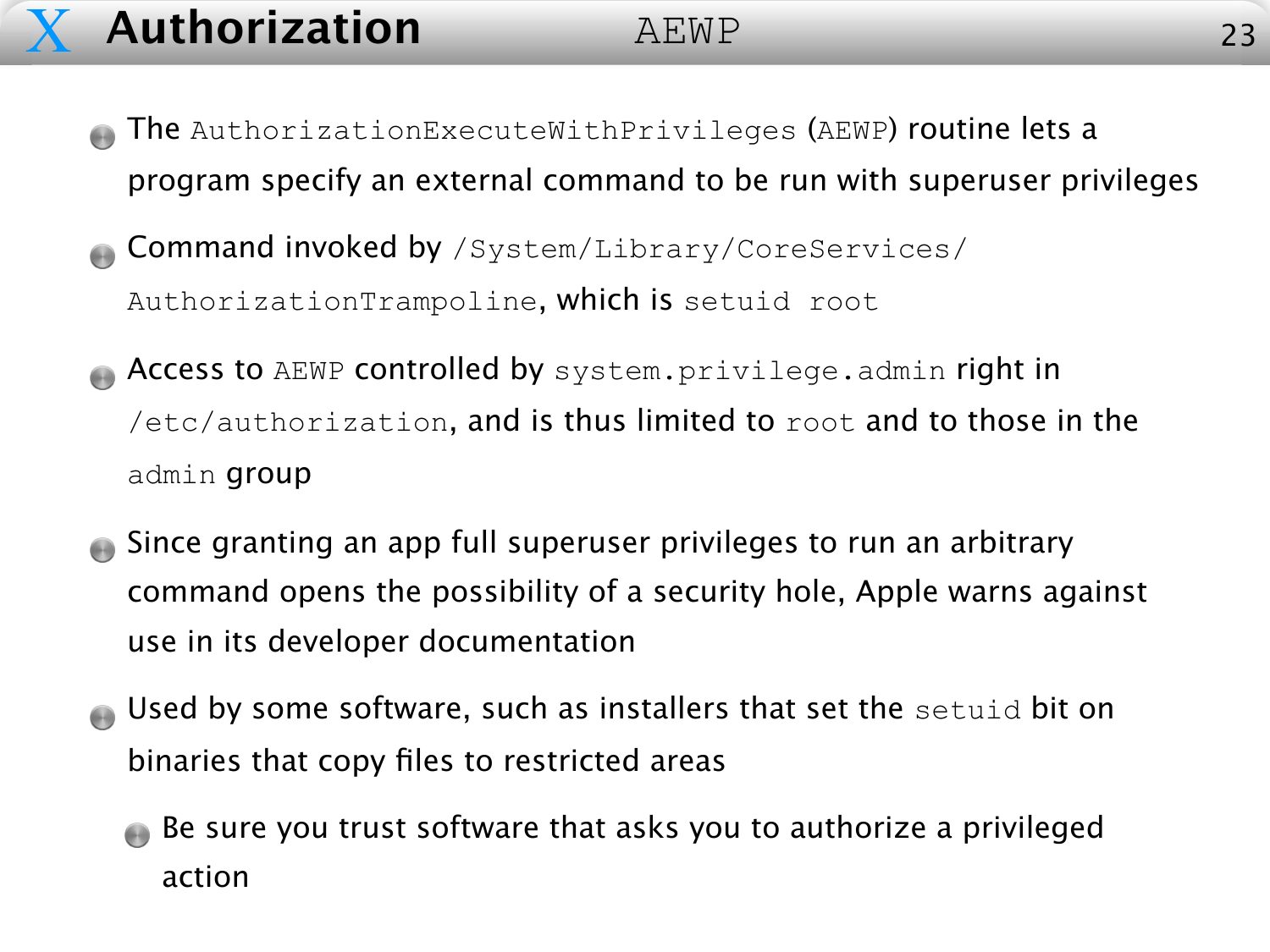- /usr/libexec/authopen
	- Lets authorized users read and write files to which they wouldn't normally have access
	- **Example:** 
		- nidump group . | authopen -w /etc/group
		- Request made for sys.openfile./private/etc/group right
			- **O** Note symlink resolution
		- If authorization successful, text from standard input replaces contents of /etc/group
		- **Man page contains more details**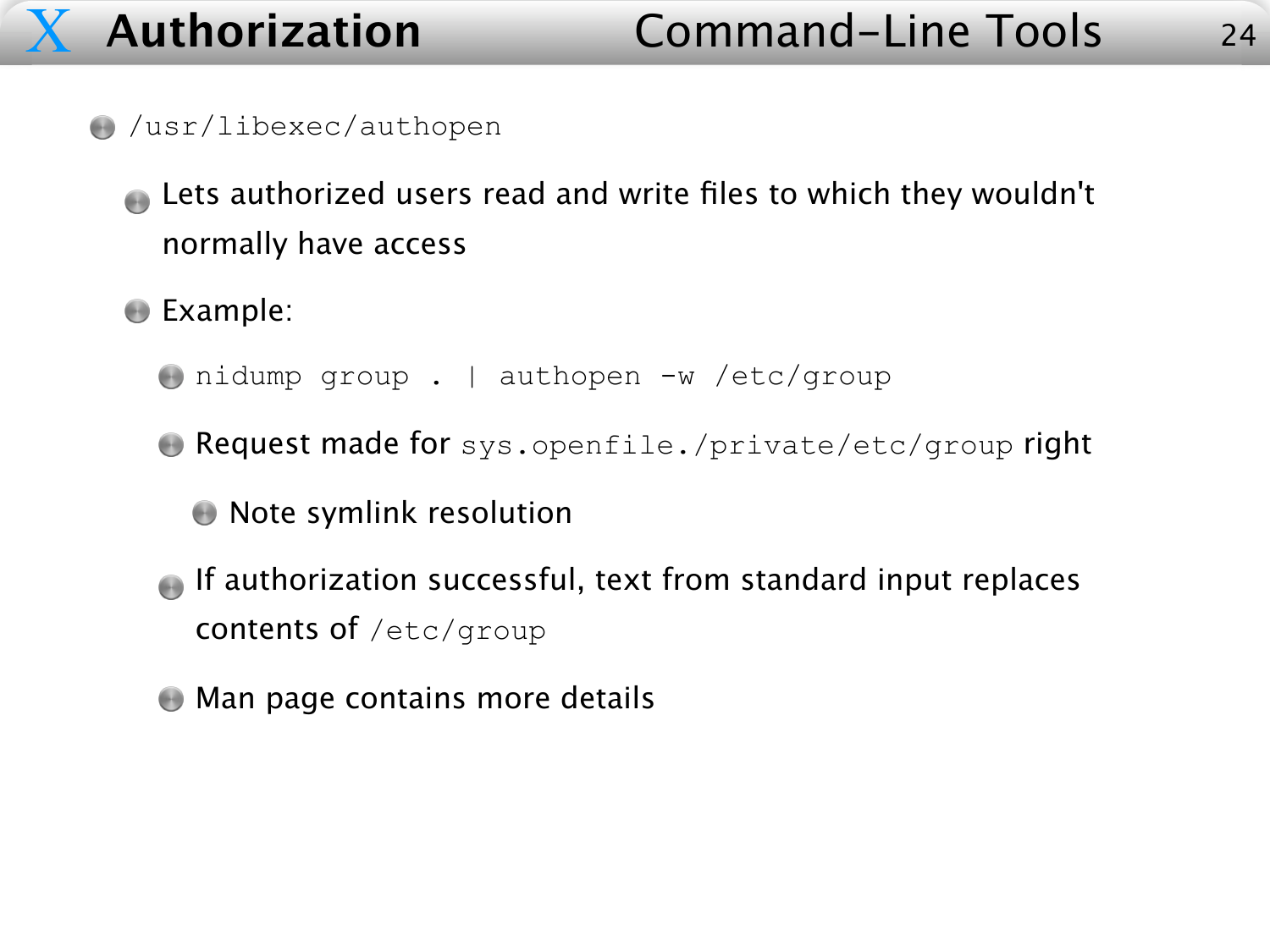### **authorize**

- Available from http://www.occam.com/tools/
- Takes name of right as argument, returns result of authorization attempt
- Not really intended for high-security uses
	- Opportunity for malicious interference in exchange of information between authorize and tool invoking it
		- Better to include calls to Authorization Services in same code performing privileged actions, rather than calling an external authorization tool
- sudo is more flexible for CLI uses than authorize
- Mainly intended to demonstrate how /etc/authorization works
	- Could also be useful for casual authorization scenarios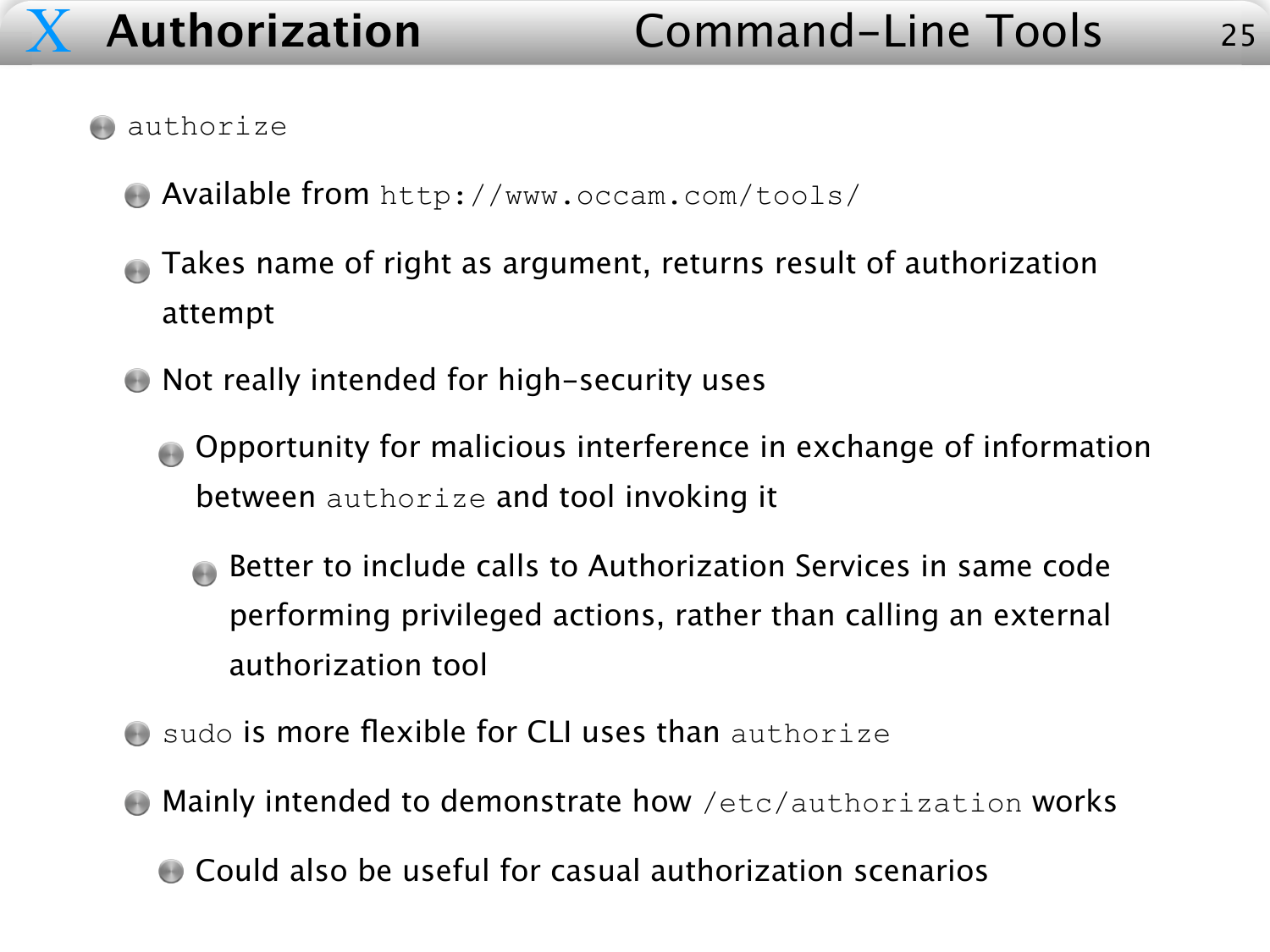$\bullet$  authorize.c

```
#include <stdlib.h>
#include <Security/Authorization.h>
int main(int argc, char *argv[]) {
     char *commandName = argv[0];
     char *rightName;
     if (\text{argc} == 2)rightName = array[1];else {
          fprintf(stderr,
"usage: %s
authorization_right_name\n"
, commandName);
          exit(EXIT_FAILURE);
     }
    OSStatus status;
    AuthorizationItem right = { rightName, 0, NULL, 0 };
    AuthorizationRights rightSet = { 1, &right };
    AuthorizationFlags flags = kAuthorizationFlagDefaults |
          kAuthorizationFlagExtendRights |
          kAuthorizationFlagInteractionAllowed;
```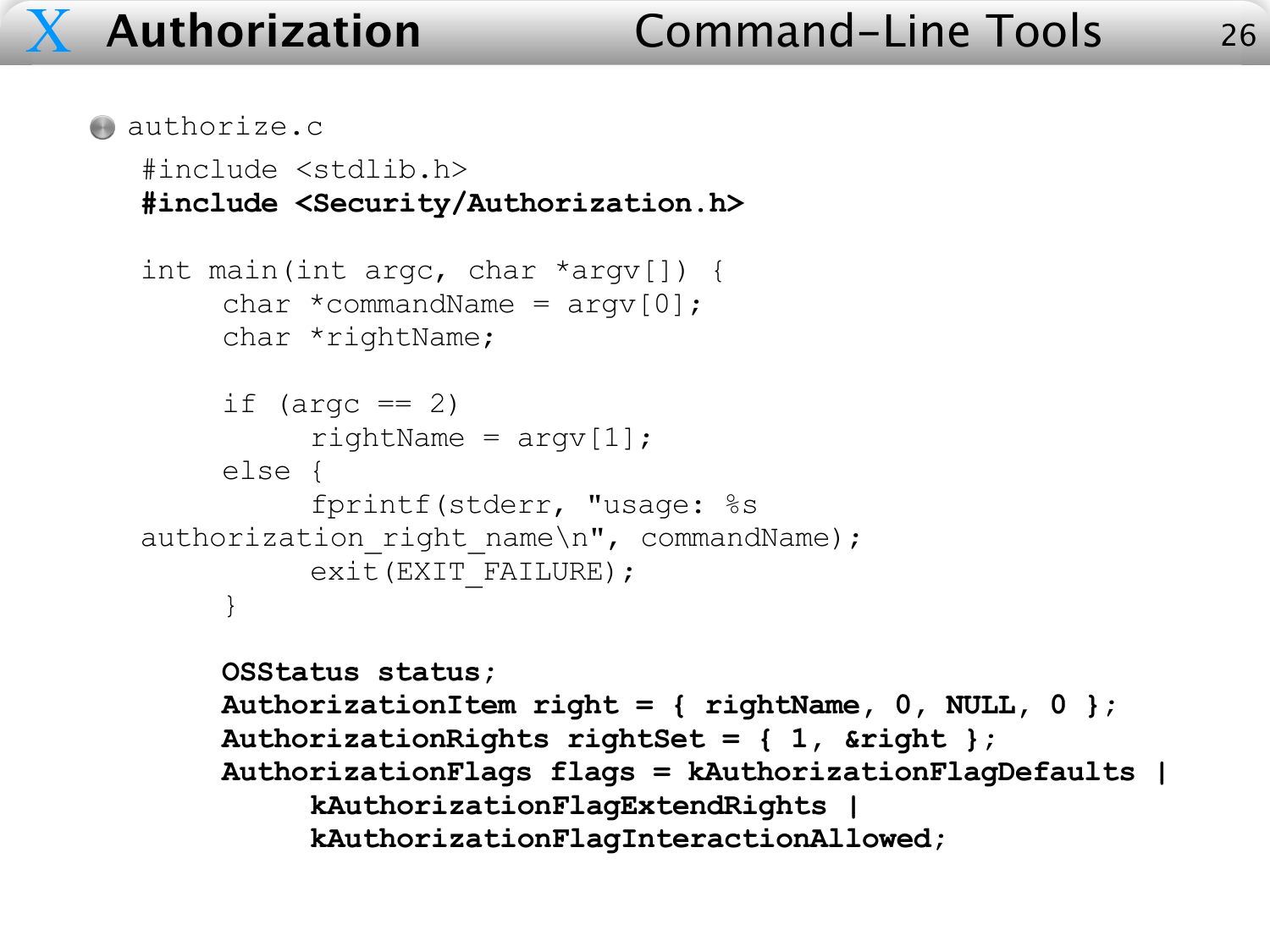### **Authorization Command-Line Tools** 27

```
\bullet authorize.c (cont'd.)
        status = AuthorizationCreate(&rightSet,
  \bigodotkAuthorizationEmptyEnvironment, flags, NULL);
  if (status == errAuthorizationSuccess) {
              fprintf(stdout,
"success\n");
  \bigodotexit(EXIT_SUCCESS);
        } else {
  \bigodotfprintf(stdout,
"failure\n");
              exit(EXIT_FAILURE);
  \bigodot}
   }Compile with cc -framework Security -o authorize
    authorize.c
```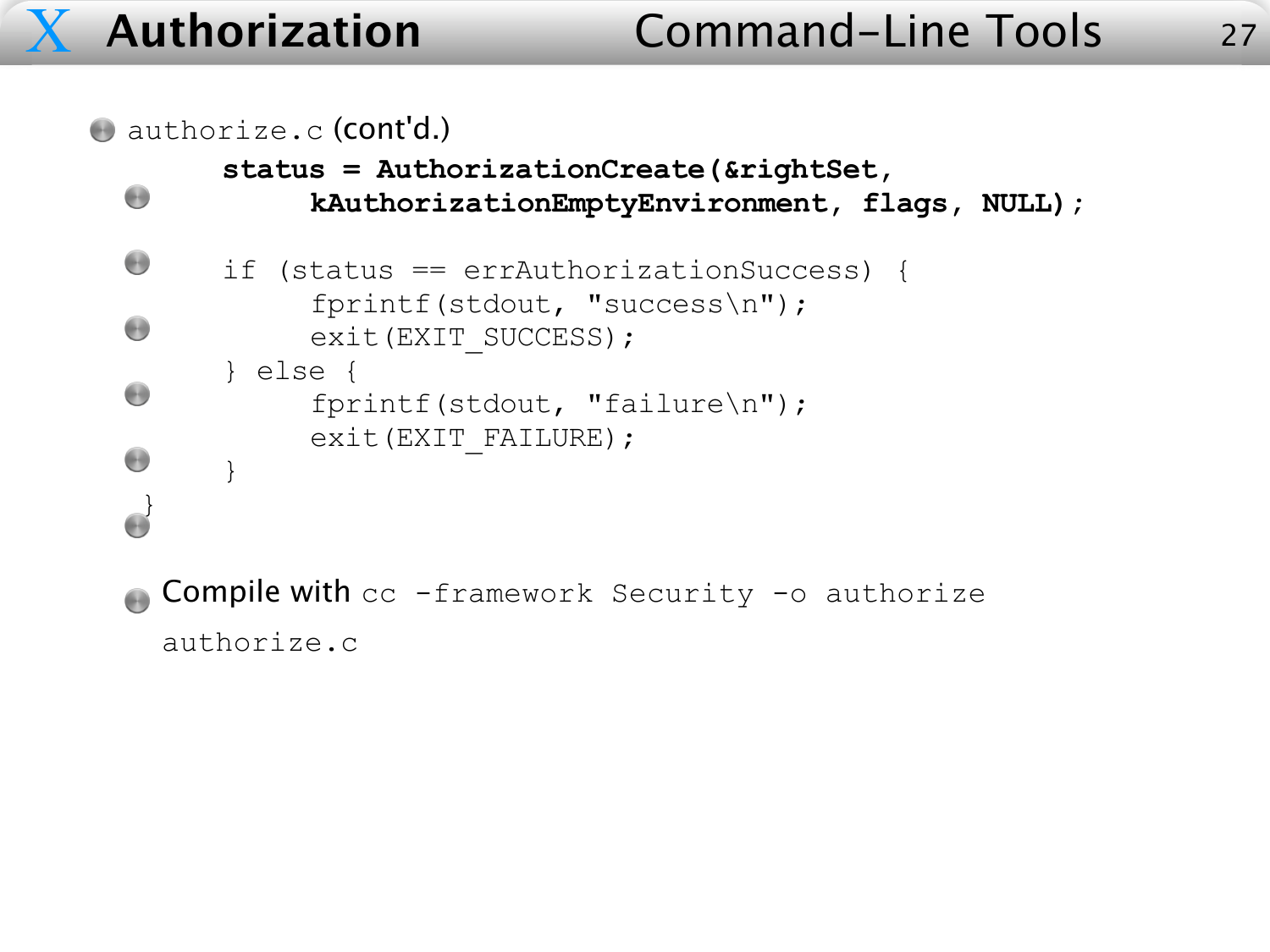### X **Common Data Security Architecture** 28

**O**Introduction Modules **System Services STOS Projects**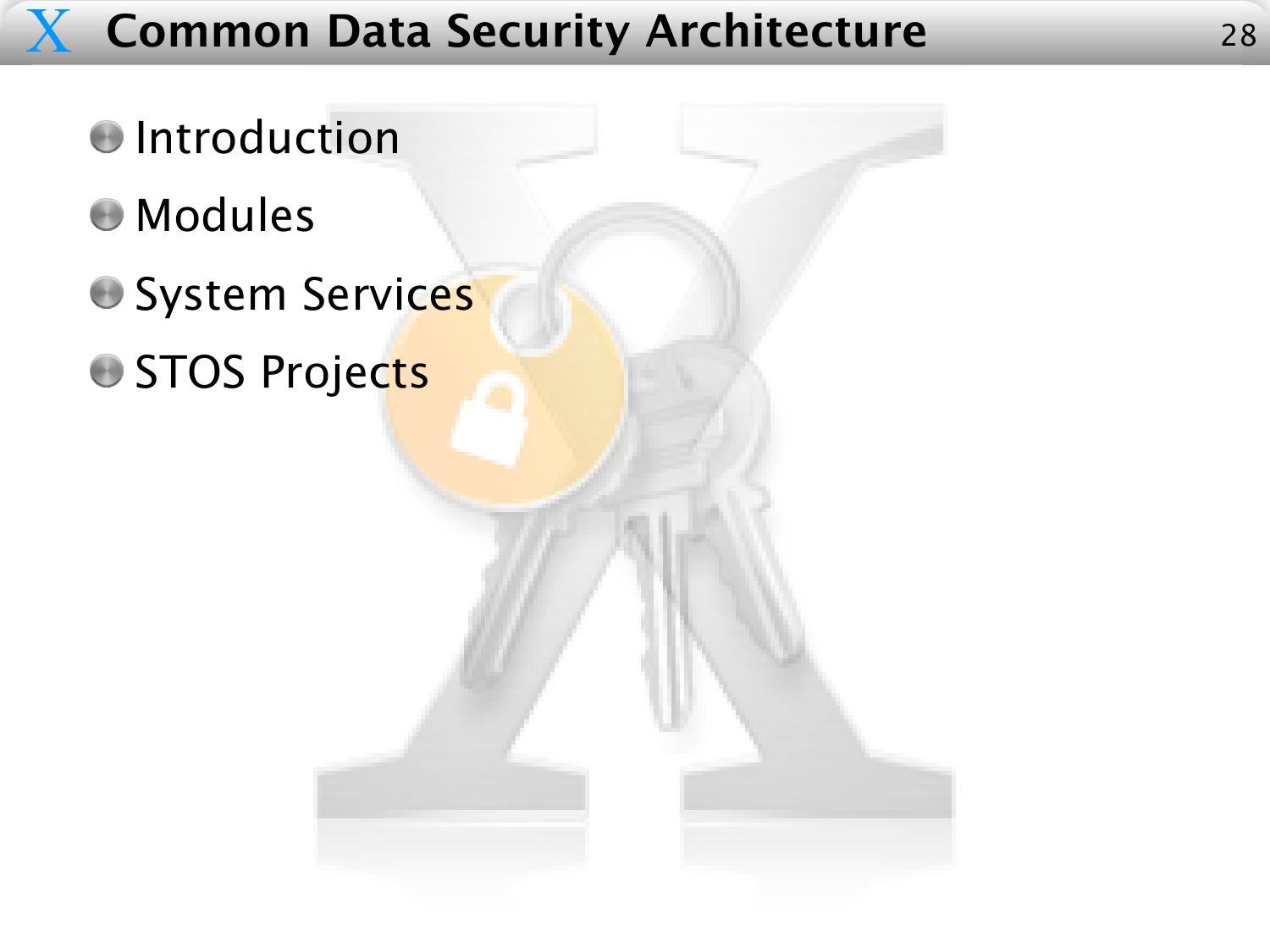

- The Common Data Security Architecture (CDSA) is a standard originally  $\begin{array}{c} \begin{array}{c} \begin{array}{c} \end{array} \end{array}$ developed by Intel, and now promoted by The Open Group
- Apple has implemented it as part of the Mac OS X Security framework
	- Nearly all of it part of open-source Darwin project
- At the base are plug-in modules of various types
- Access to module functionality is through the Common Security Services Manager (CSSM) API, the centerpiece of the CDSA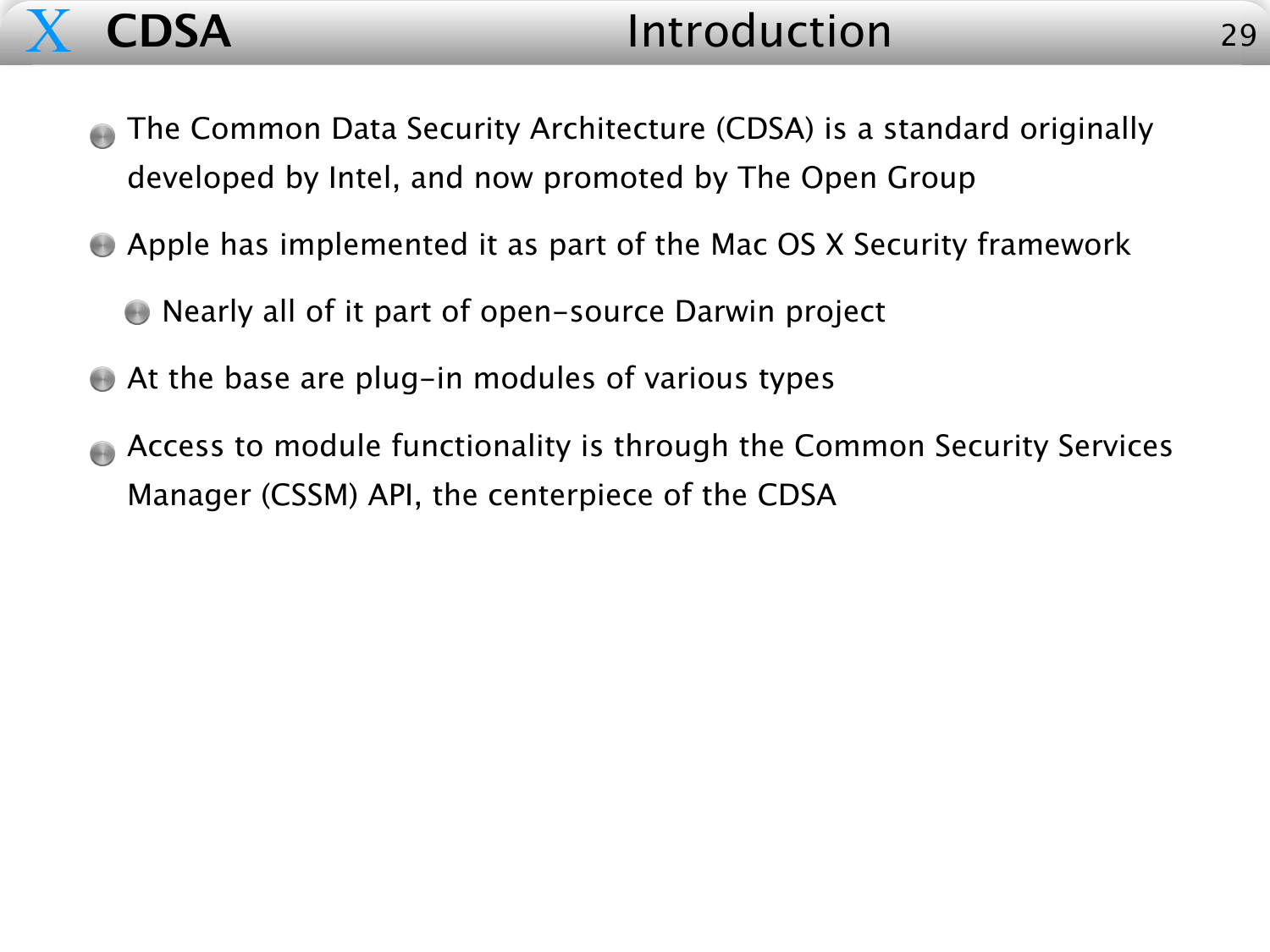

### **CDSA** Modules

- CSP (Cryptographic Service Provider): Random number generation,  $\begin{pmatrix} 1 \\ 1 \\ 1 \end{pmatrix}$ encryption/decryption, key generation, hashes, digital signatures
	- Symmetric encryption algorithms: ASC (Apple Secure Compression), RC2, RC4, RC5, DES, 3DES, AES/Rijndael
	- Asymmetric encryption algorithms: FEE (NeXT's Fast Elliptic Encryption), RSA, DSA, Diffie-Hellman
	- Message digesting algorithms: MD2, MD5, SHA-1
	- **Pseudo-randum number generation algorithm: Yarrow**
- DL (Data Library): File-based storage of certificates, keys, etc.
- **CSP/DL: Manages keychains**
- X509CL (Certificate Library): Manages X.509 certificates in memory
- X509TP (Trust Policy): Determines validity of X.509 certs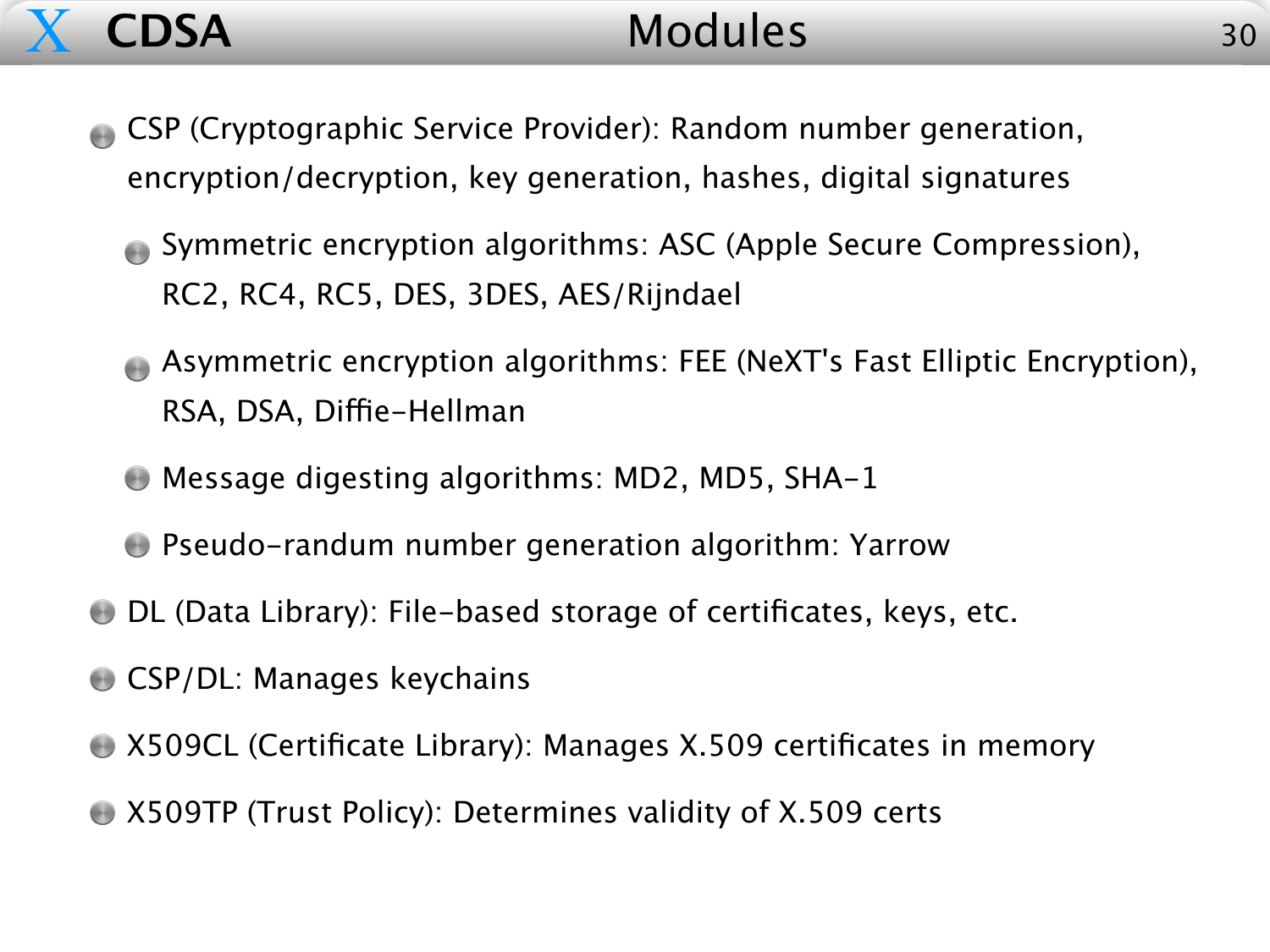

- Atop the CSSM, Apple provides higher-level APIs as part of the Security framework
	- G Secure Transport: Implements SSL/TLS
		- Offers cleaner integration and abstraction for developers,, and possibly greater performance, but OpenSSL is more familiar and cross-platform
	- **C** Certificate, Key, and Trust Services: Manages certs and public keys
	- **Keychain Services: Programmatic interface to keychains**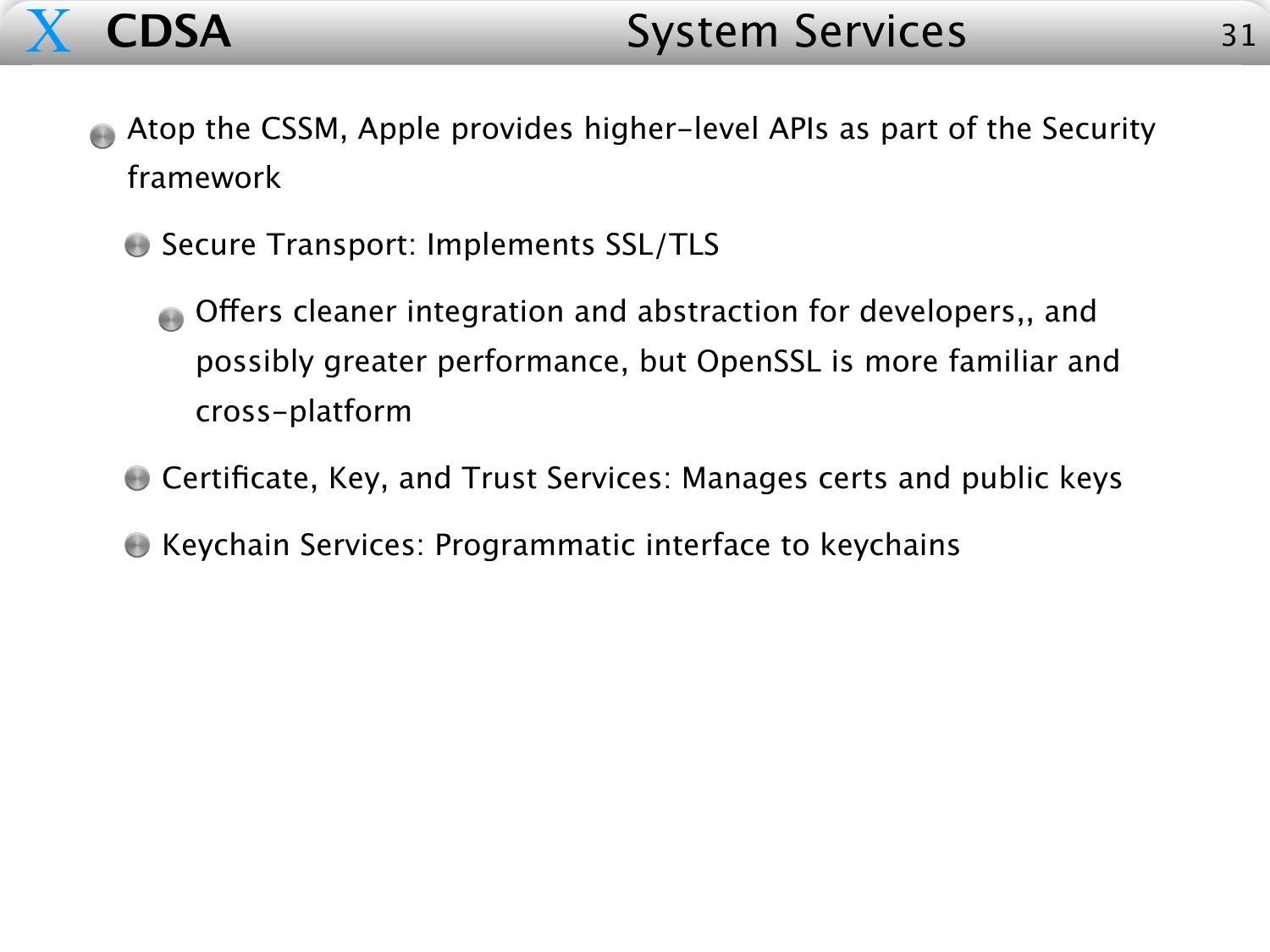

- The Secure Trusted Operating System (STOS) Consortium (http://  $\sqrt{2}$ www.stosdarwin.org/) brings together representatives from the U.S. federal government, academia, and private industry to work on advanced security capabilities using the Darwin kernel as a starting point
- Several projects involving Apple's CDSA implementation:
	- Apache SSL module using CDSA instead of OpenSSL
	- **PGP implementation using CDSA**
	- $\bigcirc$  OpenSSH on CDSA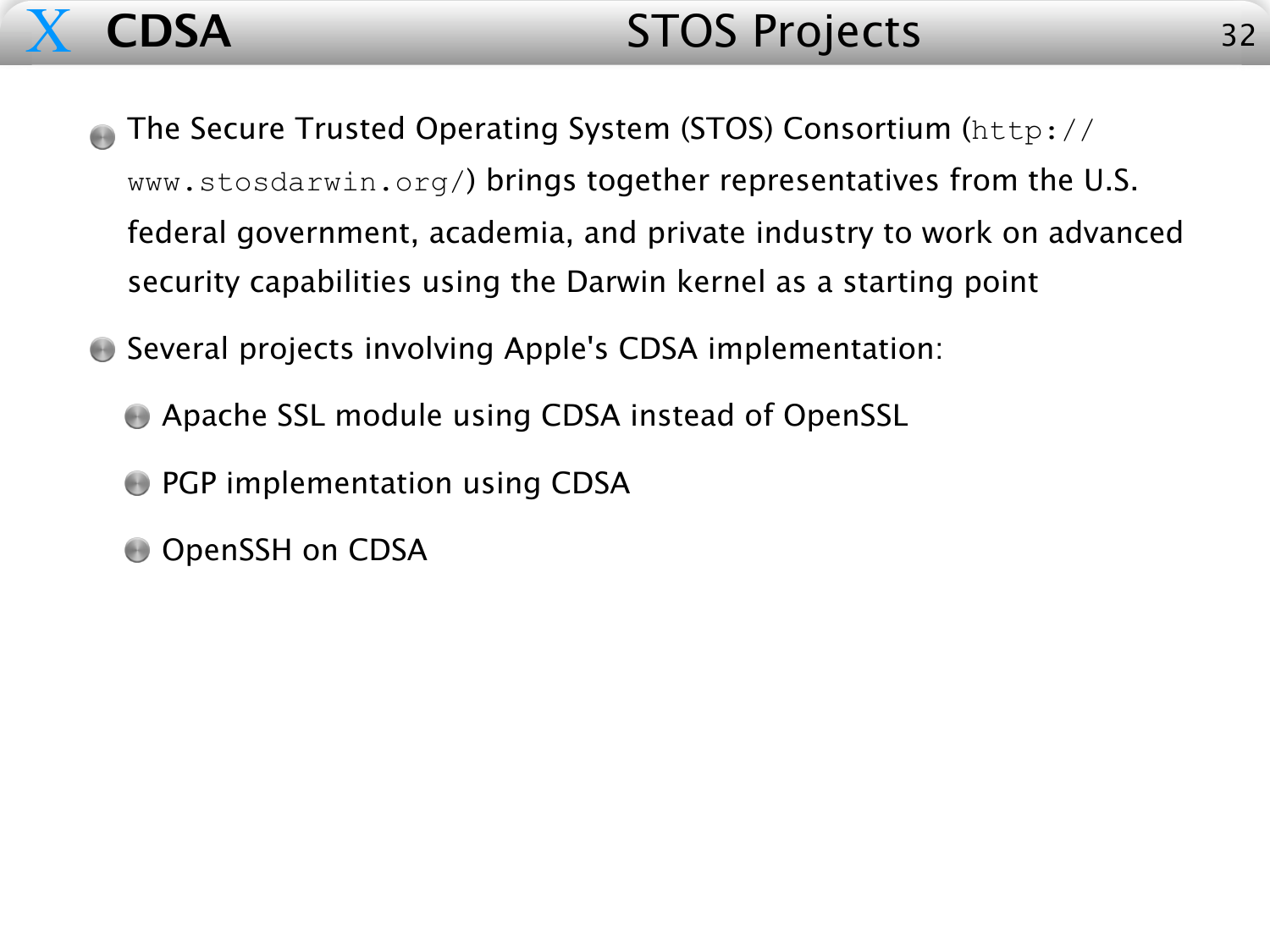### X **Keychains** <sup>33</sup>

- **O** Introduction **Executed Contents** G Sequence of Events **C** Keychain Files
- Tools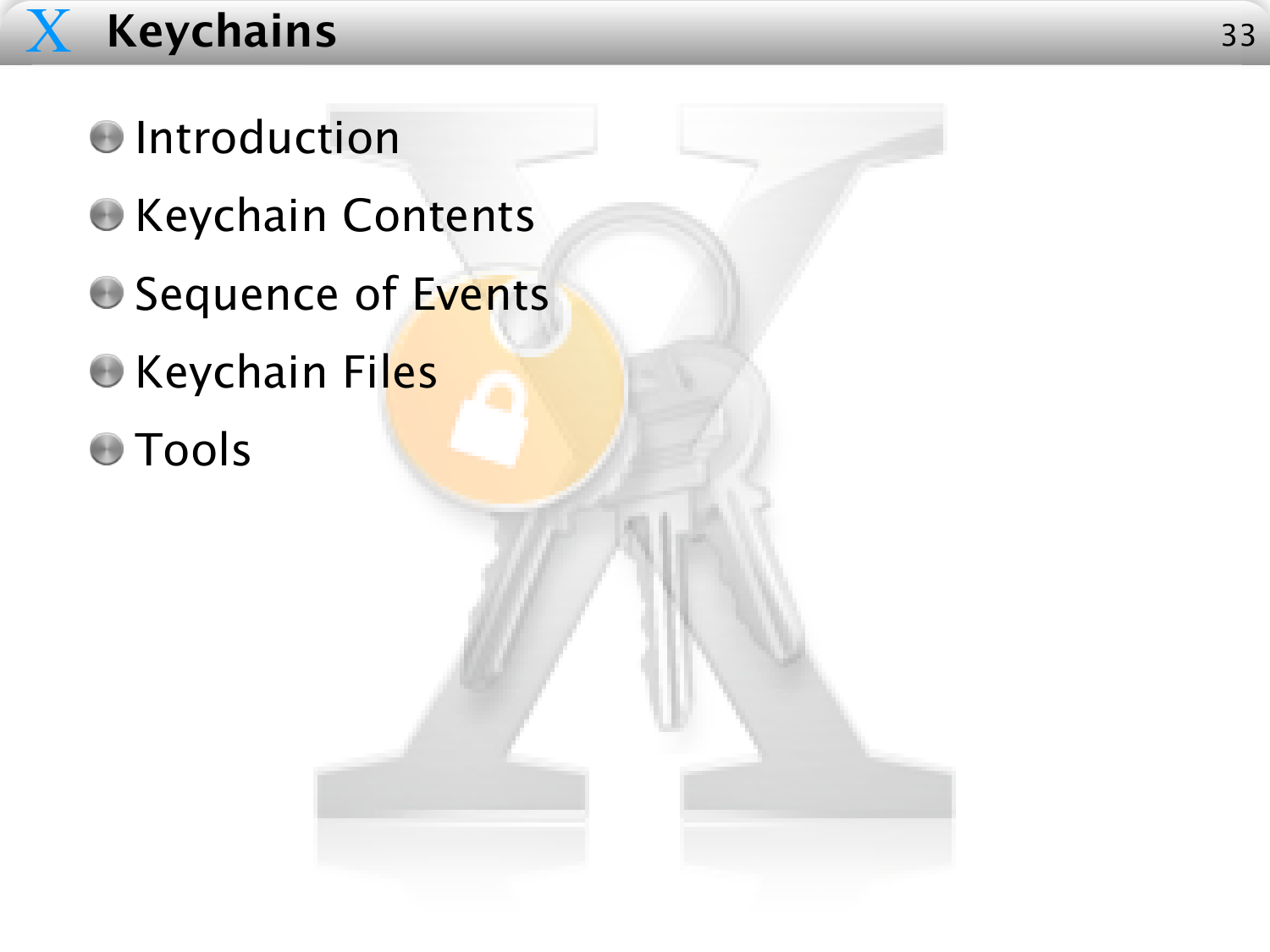- A keychain is a file containing keys, certificates, passwords, and other secured data
- **Contents are encrypted, protected by an access password**
- Convenience: a single password unlocks access to a multitude of passwords used for web sites, mail servers, file shares, etc.
	- Makes it practical to use unique, well-chosen passwords for each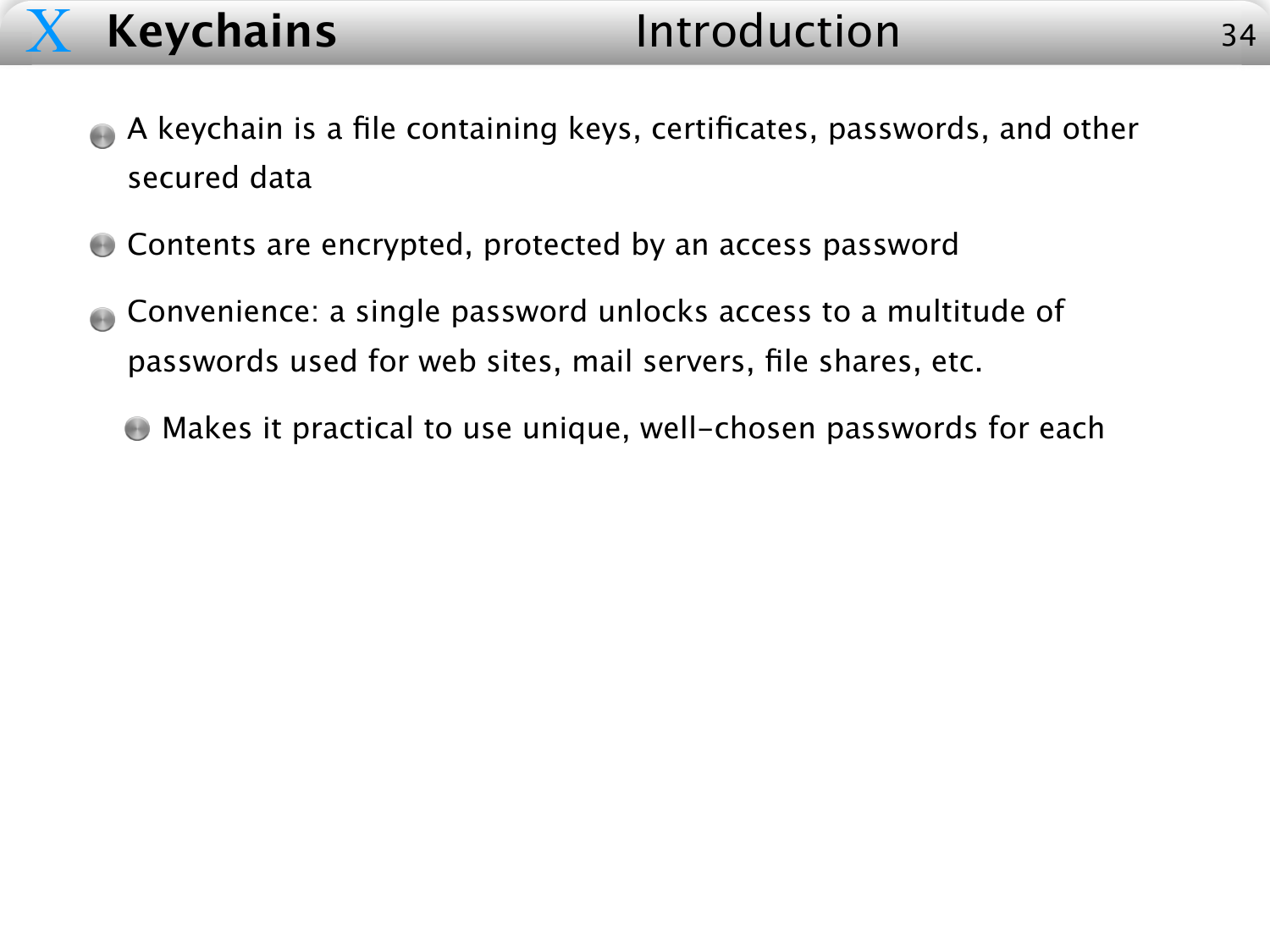### X **Keychains** Contents

- Keychains contain three kinds of objects: **keys**, **access control lists**  $\mathcal{L}_{\text{max}}$ (**ACLs**), and other **items**
	- Storage and access of objects in keychains is done by the AppleCSPDL module, via Keychain Services and the CSSM
- **Each key in the keychain has an ACL, processed by the Security Server,** which determines which applications can access it, and how
	- An app is identified by a hash of the invariant parts of the app binary
		- Thus, application access to keys must be re-established after a software update
		- **Provides reasonable assurance that app is the same as when the user** gave it permission to access a key
			- Only way to modify ACLs is by user direction through a Security Agent, and the Security Server will only accept ACL changes from an Agent that it has started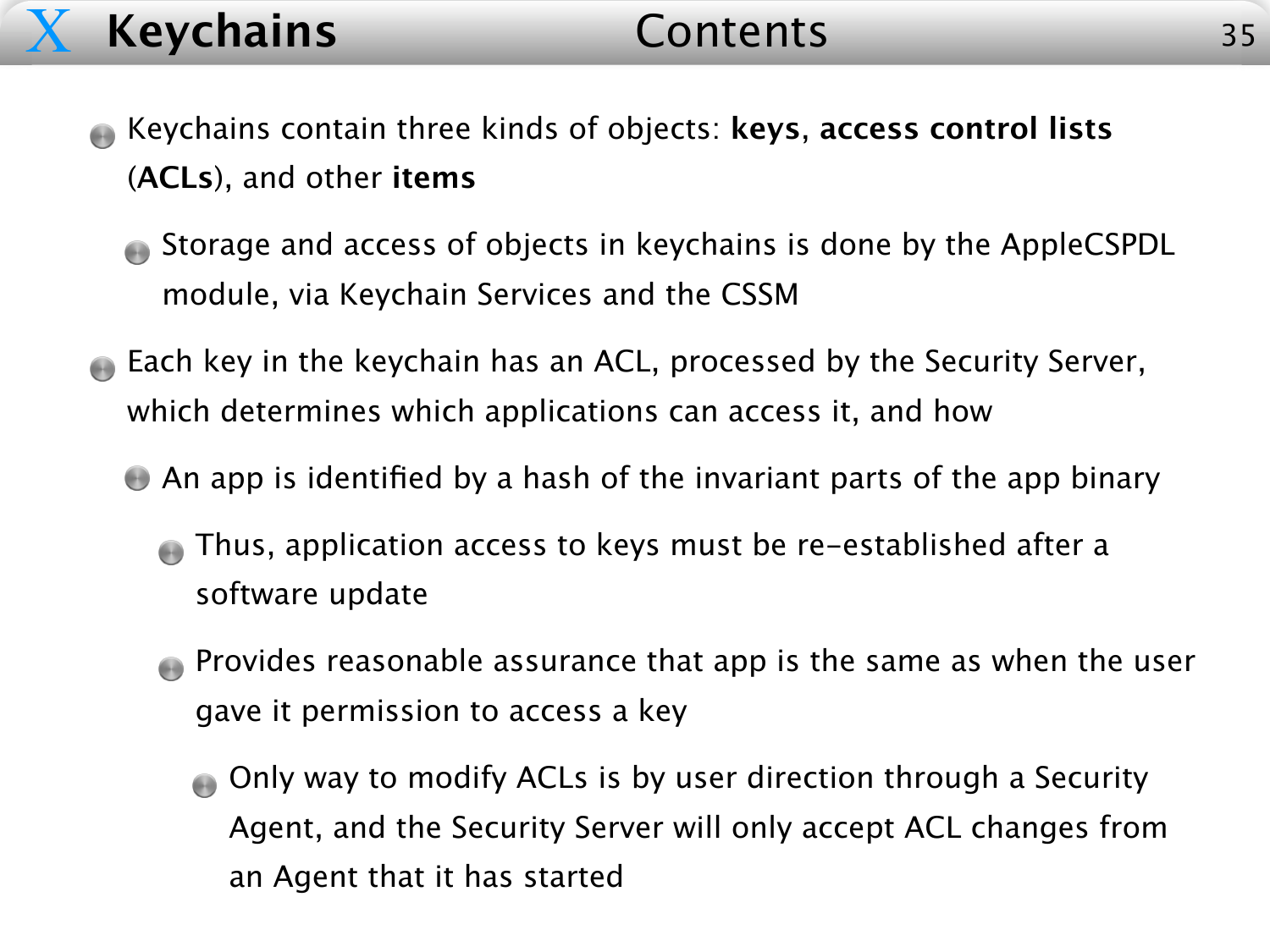### X **Keychains** Contents

- Keychain items you see in Keychain Access aren't actually keys
	- **Each item (password, secure note, etc.) is stored in the keychain, and** encrypted with its own key, which is also stored in the keychain
	- ACLs are applied to per-item encryption keys, but they're made to look as if they're properties of the items the keys protect
- A master signing key is used to sign the per-item keys and their ACLs
- Per-item keys and the master signing key are themselves encrypted with a master key
	- ACLs can't be encrypted, since they're needed to determine whether access to encrypted keys should be permitted
- The master key is encrypted with the keychain password  $\bigodot$
- The master key and master signing key are also stored in the keychain, making the keychain file completely portable, requiring only the password to unlock its contents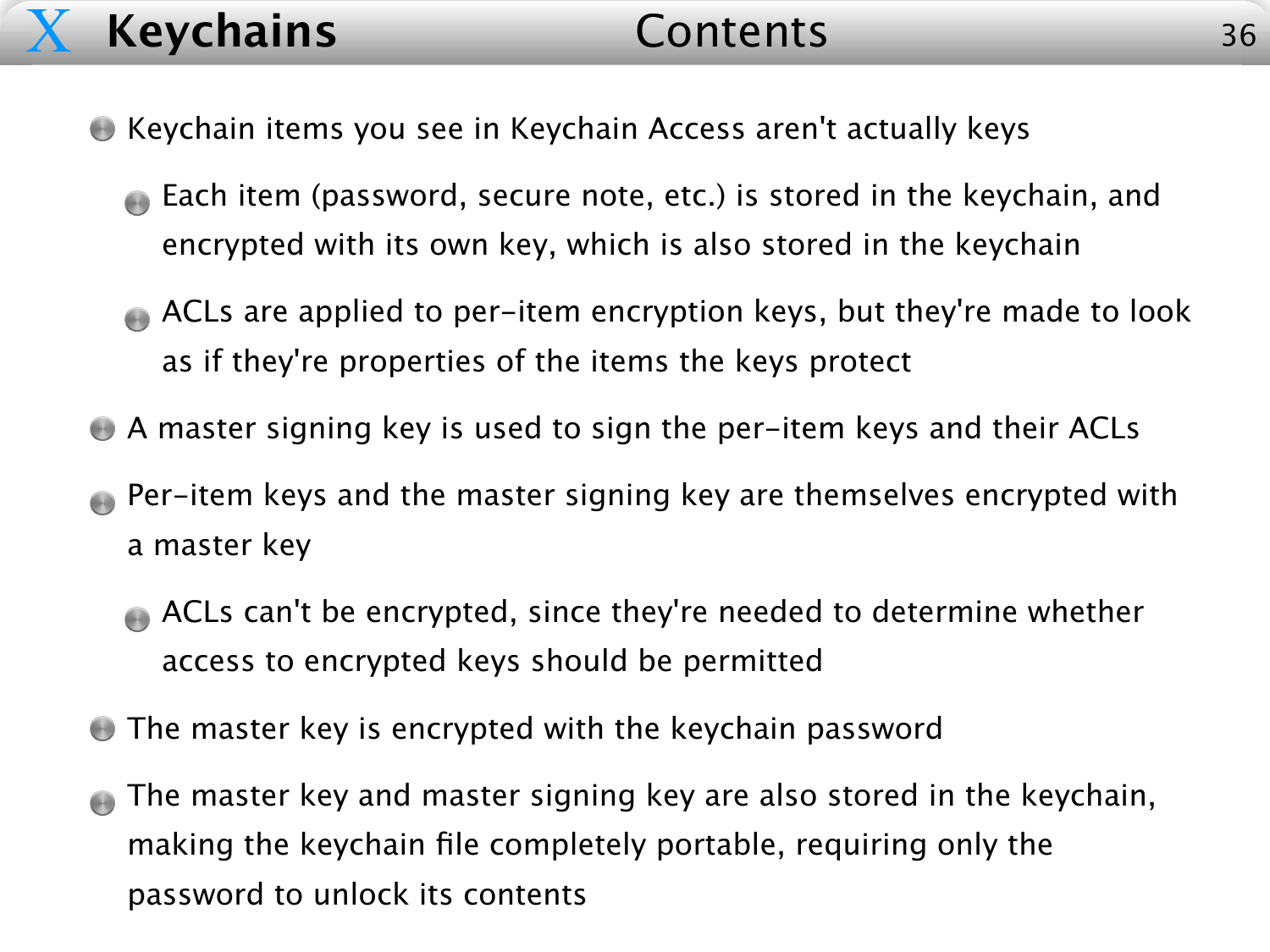### X **Keychains** Contents

- Keychain items you see in Keychain Access aren't actually keys
	- **Each item (password, secure note, etc.) is stored in the keychain, and** encrypted with its own key, which is also stored in the keychain
	- ACLs are applied to per-item encryption keys, but they're made to look as if they're properties of the items the keys protect
- A master signing key is used to sign the per-item keys and their ACLs
- **Per-item keys and the master signing key are themselves encrypted with** a master key
- The master key is encrypted with the keychain password  $\begin{pmatrix} 1 \\ 1 \end{pmatrix}$
- The master key and master signing key are also stored in the keychain,  $\begin{pmatrix} 1 \\ -1 \end{pmatrix}$ making the keychain file completely portable, requiring only the password to unlock its contents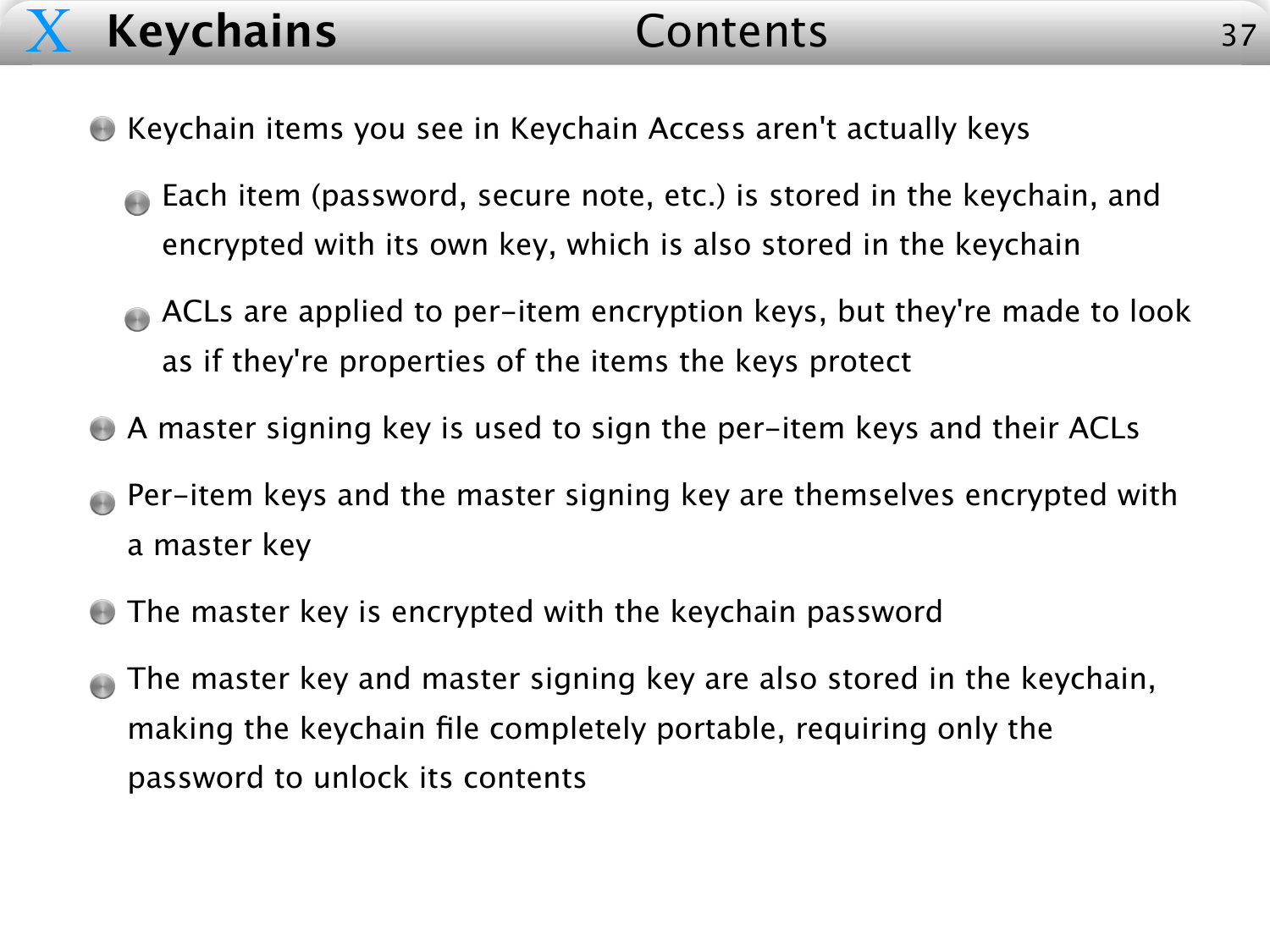- Here's what happens when an app desires access to a keychain item:
	- 1) App makes a request with Keychain Services, through the CSSM, which calls on the AppleCSPDL
	- 2) If the default keychain is locked, AppleCSPDL retrieves the encrypted master key and hands it to the Security Server
	- 3) The Security Server has a Security Agent prompt the user for the keychain password, which is passed back to the Security Server
	- 4) The Security Server uses the password to decrypt the master key, then caches it in memory (A keychain is unlocked when the Security Server has its decrypted master key cached in memory.)
	- 5) Once the keychain is unlocked, the AppleCSPDL retrieves the desired item, the item's encryption key, and the key's ACL, handing them to the Security Server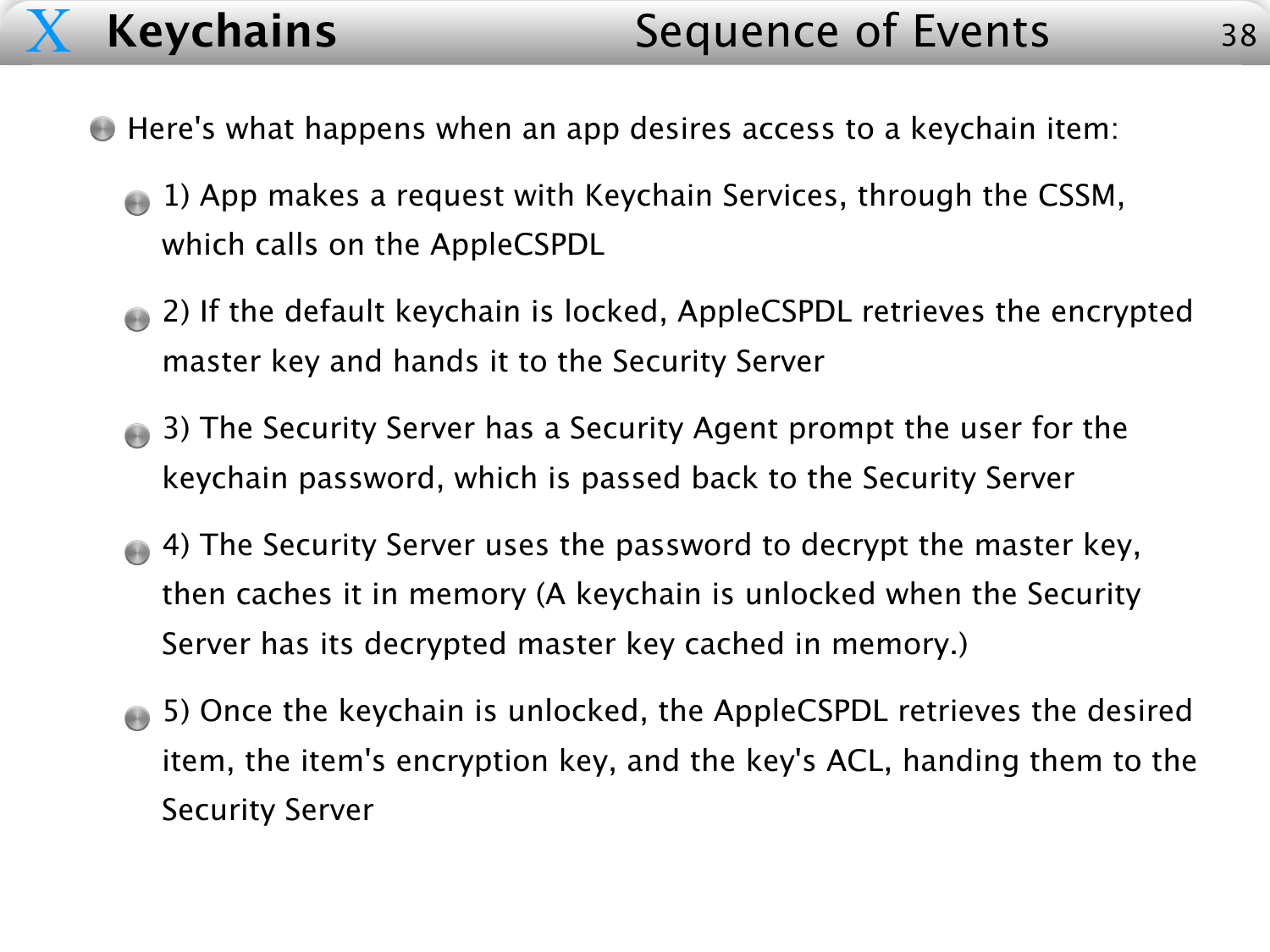- Accessing a keychain item (cont'd):
	- 6) The Security Server verifies the signature on the key and ACL with the master signing key
	- 7) If the signature checks out, the Security Server processes the ACL, resulting in denial, permission, or another prompt through the Security Agent
	- 8) If access is permitted, the Security Server decrypts the keychain item and hands it to the AppleCSPDL, which passes it back up the software stack to the application
- $\blacksquare$  Note that the application process never sees the user's keychain password, nor any of the decrypted keys in the keychain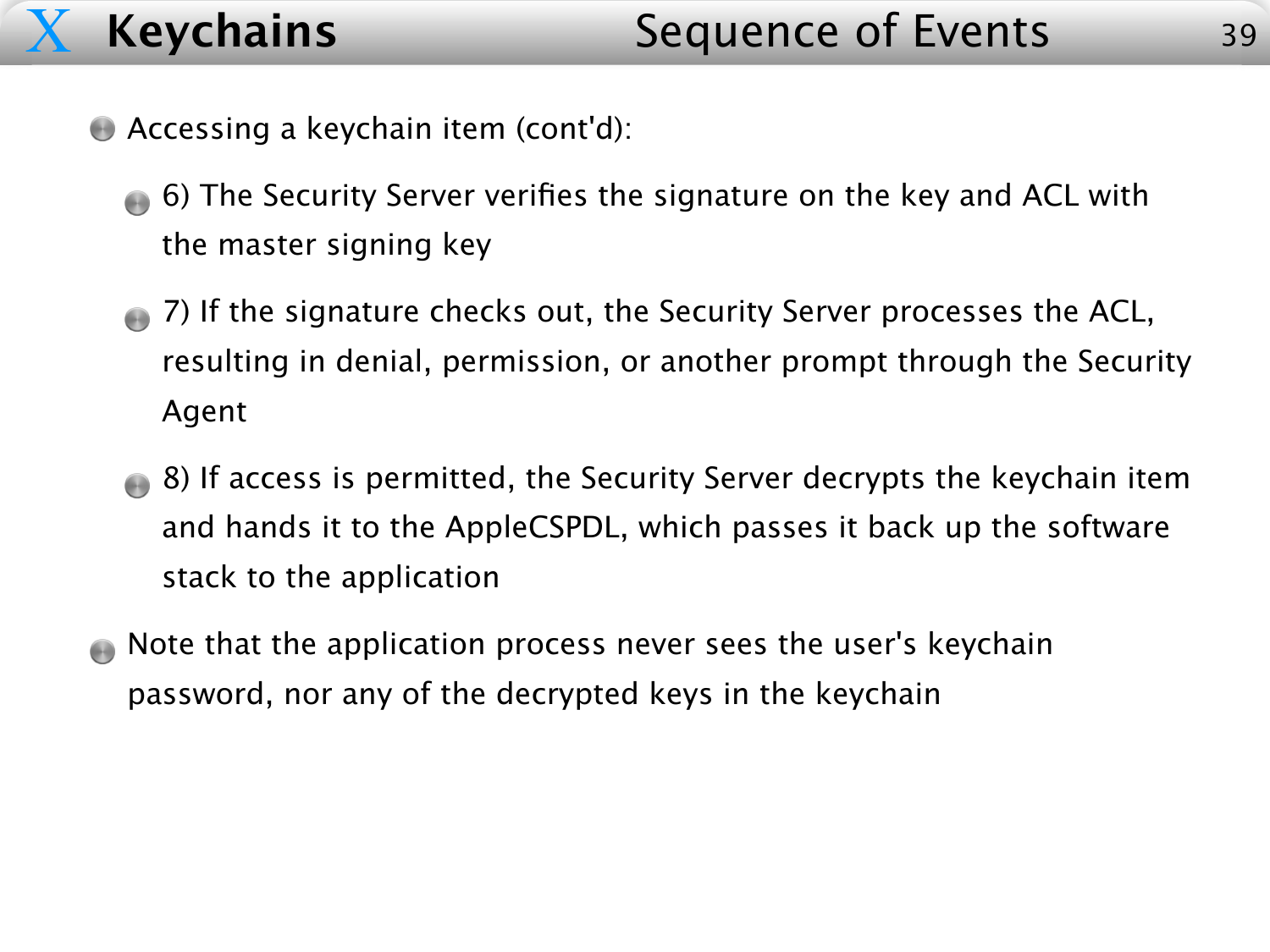### X **Keychains** Files

- A keychain is created as ~/Library/Keychains/login.keychain upon first login
	- Keychain password same as login password, synced when changing login password through GUI
	- If keychain and login passwords are the same, the keychain is automatically unlocked upon login
- The **login keychain** is also the initial **default keychain**, meaning that new items are added to it, and that it's the default argument for many of the security utility's commands
- On first boot, the SecurityServer startup item uses systemkeychain to  $\overline{\mathcal{L}}$ create /Library/Keychains/System.keychain
	- Also creates /var/db/SystemKey, which presumably contains a randomly generated keychain password
	- Used by system processes running as root (daemons, boot processes)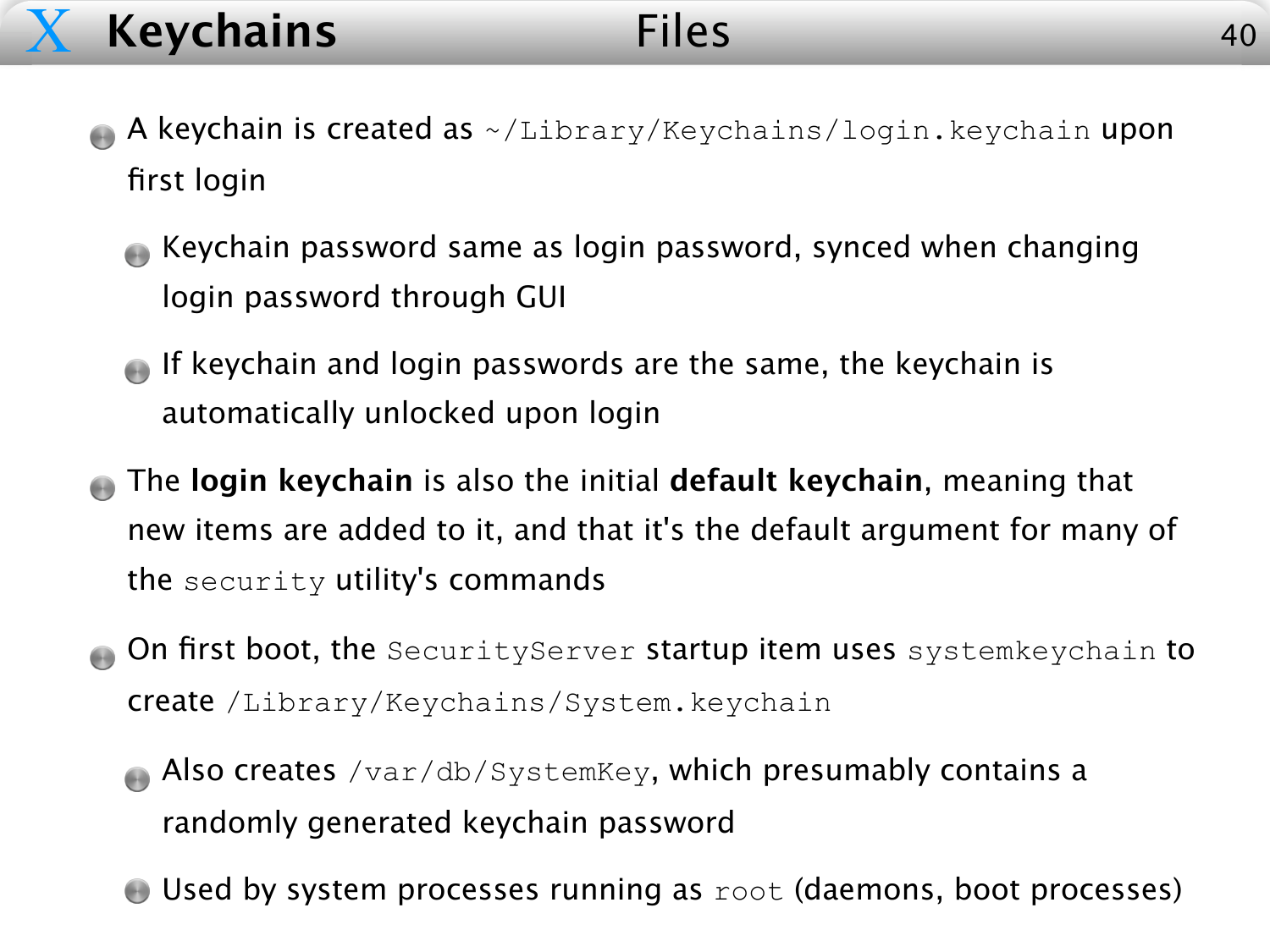### X **Keychains** Tools

- Keychain Access is the primary UI for keychain management
	- In the Settings dialog (under the Edit menu), you can set the keychain to lock after some idle timeout, and/or when the machine sleeps
		- **The "Locking" means to have the Security Server throw away its cached** copy of the keychain's decrypted master key
		- You should consider lowering the idle timeout
	- Keychain First Aid (under Window menu) meant to fix certain problems that can corrupt a keychain, but with certain setups in the past it has caused more damage than it repairs
		- **Run it in Verify mode, and try to fix things manually**
	- Password Assistant (under Edit->Change Password...->Details->i) can help choose strong password
- Keychain Status menu bar item provides convenient access to functions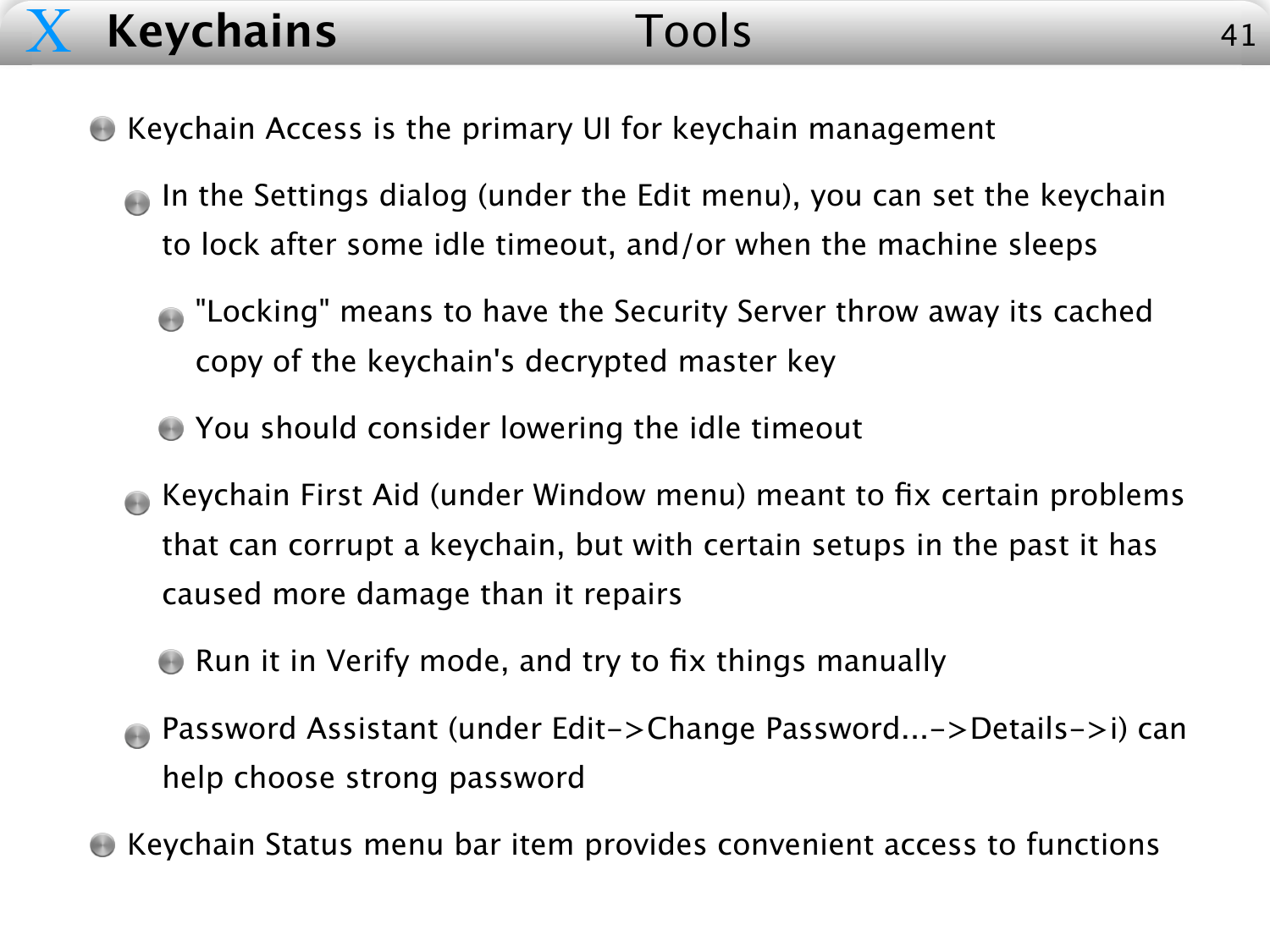

r.

| Keychain Access File Edit View                                                                                                             |                                                                                                                                | Help<br>Window                    | $\Rightarrow$ $(100\%)$ | <b>C</b> Leon Towns-von Stauber       |  |
|--------------------------------------------------------------------------------------------------------------------------------------------|--------------------------------------------------------------------------------------------------------------------------------|-----------------------------------|-------------------------|---------------------------------------|--|
| 000                                                                                                                                        | Keychain: login (unlocked)                                                                                                     |                                   | $\circ$                 |                                       |  |
| Password<br>Note<br>Delete                                                                                                                 | $\hat{\mathbf{e}}$<br>Lock<br>Go                                                                                               |                                   | Hide Keychains          | $\triangleq$ login<br><b>≜</b> System |  |
| 7 items                                                                                                                                    |                                                                                                                                |                                   |                         |                                       |  |
| Name                                                                                                                                       | Kind                                                                                                                           | Created                           | Modified                |                                       |  |
| AppleID<br>S≹ Buddha<br>iTools                                                                                                             | application password 10/2/03 12:44 PM 10/2/03 12:44 PM<br>AppleShare password Today, 10:50 PM Today, 10:50 PM<br>.Mac password | 10/2/03 12:44 PM 10/2/03 12:44 PM |                         |                                       |  |
| occam.com webserver private key<br>Private Stuff<br>国<br>Safari Forms AutoFill                                                             | secure note<br>application password 10/2/03 10:15 PM 10/2/03 10:15 PM                                                          | Today, 10:51 PM                   | Today, 10:51 PM         |                                       |  |
| www.occam.com                                                                                                                              | certificate                                                                                                                    |                                   |                         |                                       |  |
|                                                                                                                                            | <b>Attributes</b>                                                                                                              | <b>Access Control</b>             |                         |                                       |  |
| www.occam.com<br>Expires Wednesday, November 5, 2003 6:53:46 PM US/Pacific                                                                 |                                                                                                                                |                                   |                         |                                       |  |
| When using this certificate: Use System Settings                                                                                           |                                                                                                                                | ÷                                 |                         |                                       |  |
| Trust Settings                                                                                                                             |                                                                                                                                |                                   |                         |                                       |  |
| Fingerprints<br>SHA1 67 81 80 5B D9 4E 45 70 43 D9 FA 5C 45 10 B0 4C D0 97 DD AC<br>MD5<br>6A 1A BO FF 7F 4D B5 11 36 DB OC E1 44 D7 B9 19 |                                                                                                                                |                                   |                         |                                       |  |
| Type                                                                                                                                       | X.509 v3 root certificate                                                                                                      |                                   |                         |                                       |  |
| Version<br>3.                                                                                                                              |                                                                                                                                |                                   |                         |                                       |  |
| Serial Number 12 34 56 78                                                                                                                  |                                                                                                                                |                                   |                         |                                       |  |
|                                                                                                                                            |                                                                                                                                |                                   |                         |                                       |  |

### Keychain Access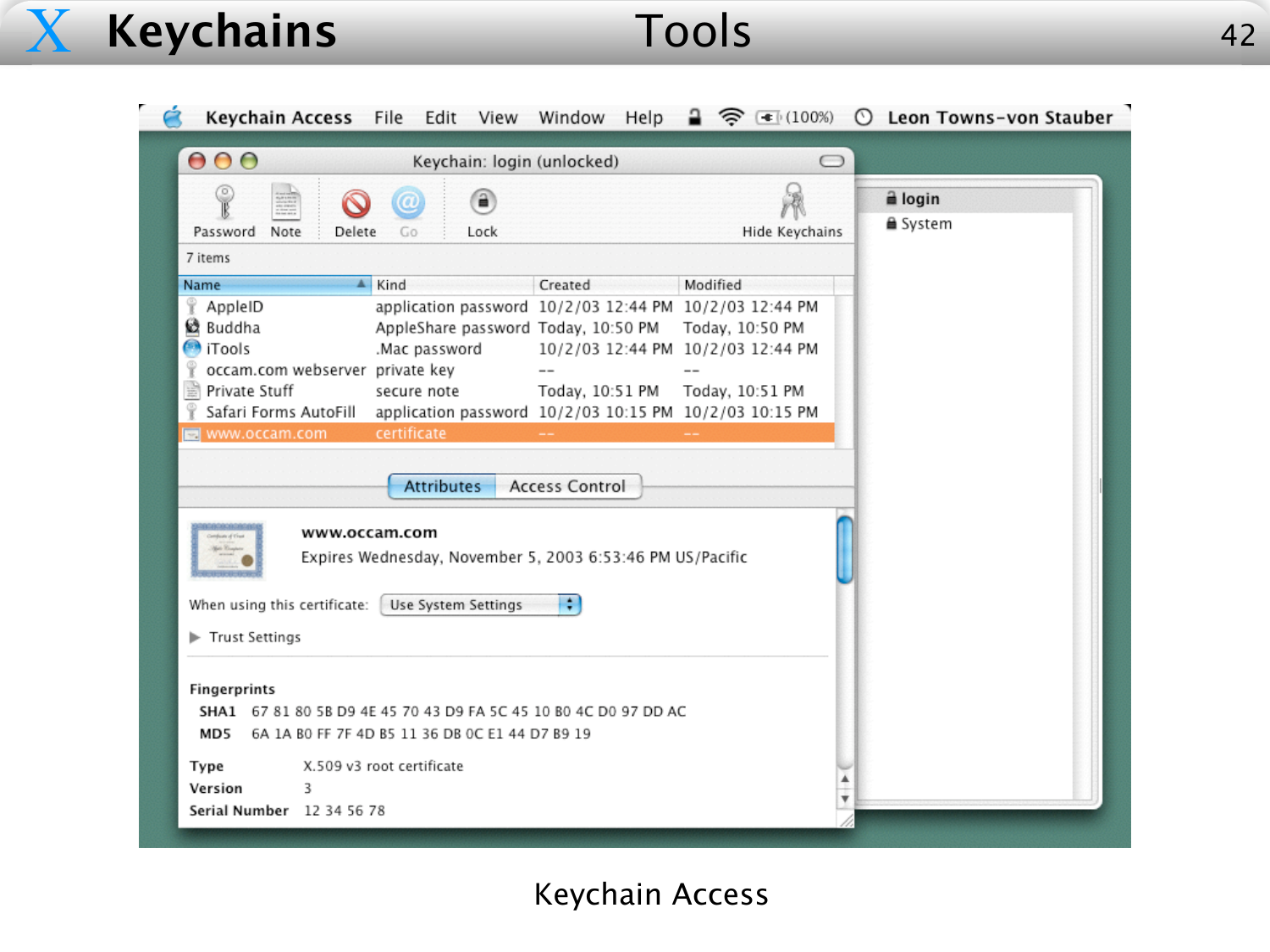### X **Keychains** Tools

- **The security command can help manage keychains from the CLI** 
	- security list-keychains
	- security lock-keychain *keychain*
	- security show-keychain-info *keychain*
	- security dump-keychain *keychain*
	- See man page for more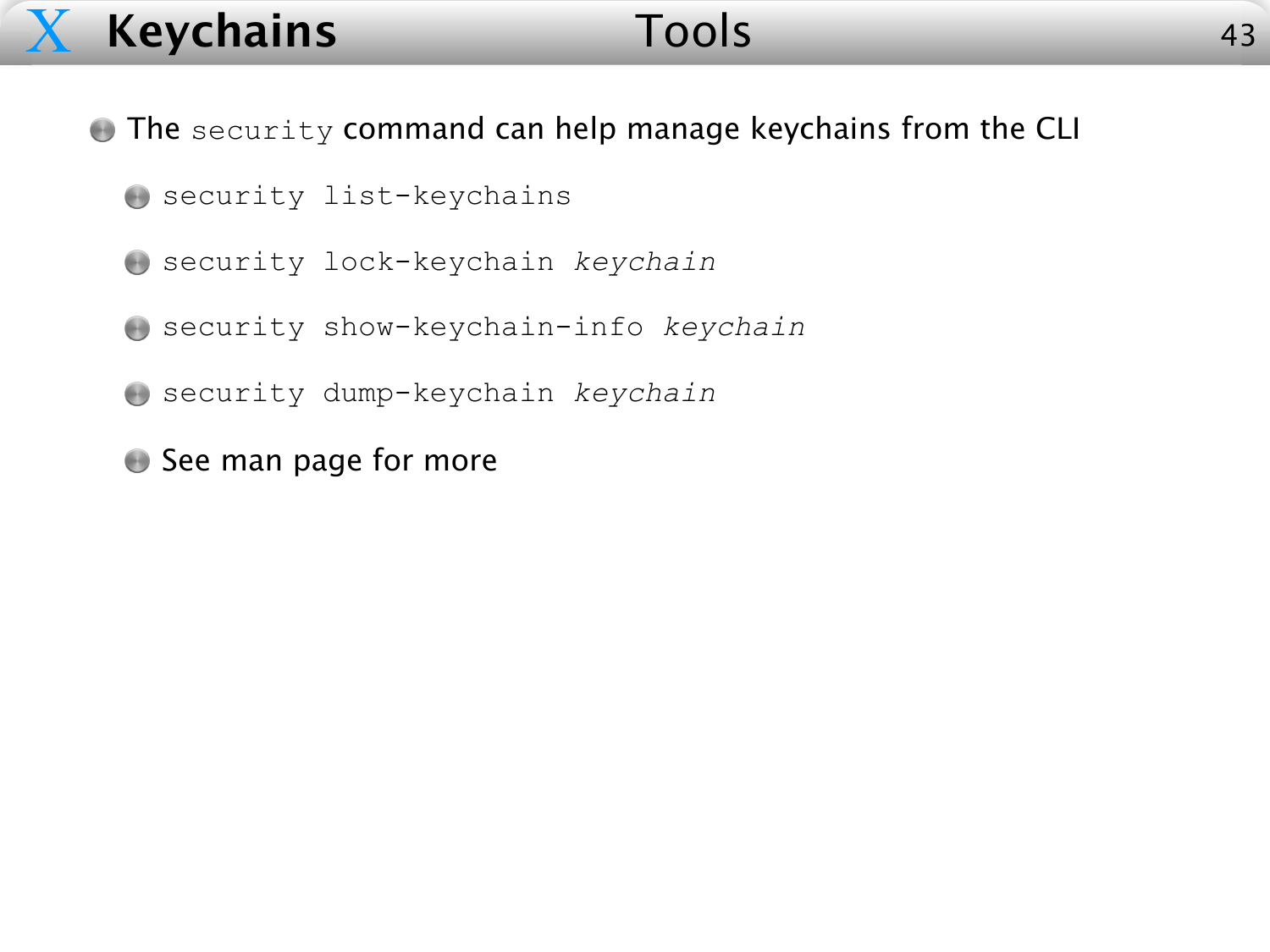

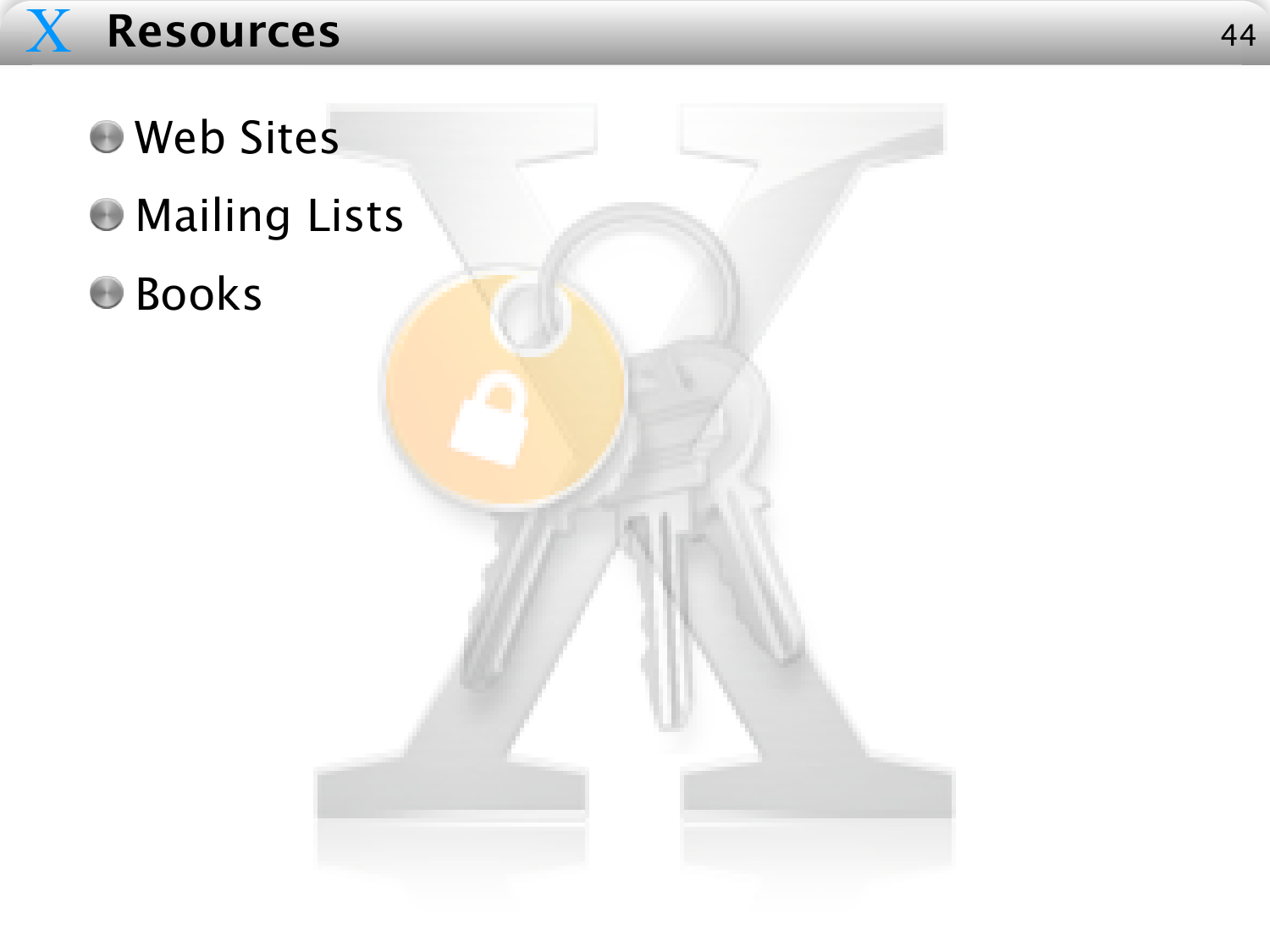

- **Security Framework developer documentation** 
	- http://developer.apple.com/techpubs/macosx/ CoreTechnologies/coretechnologies.html

### **Apple CDSA site**

- http://developer.apple.com/darwin/projects/cdsa/
- **Intel CDSA site** 
	- http://www.intel.com/ial/security/
- **The Open Group CDSA site** 
	- http://www.opengroup.org/security/l2-cdsa.htm

### **CDSA** specification

http://www.opengroup.org/onlinepubs/009608599/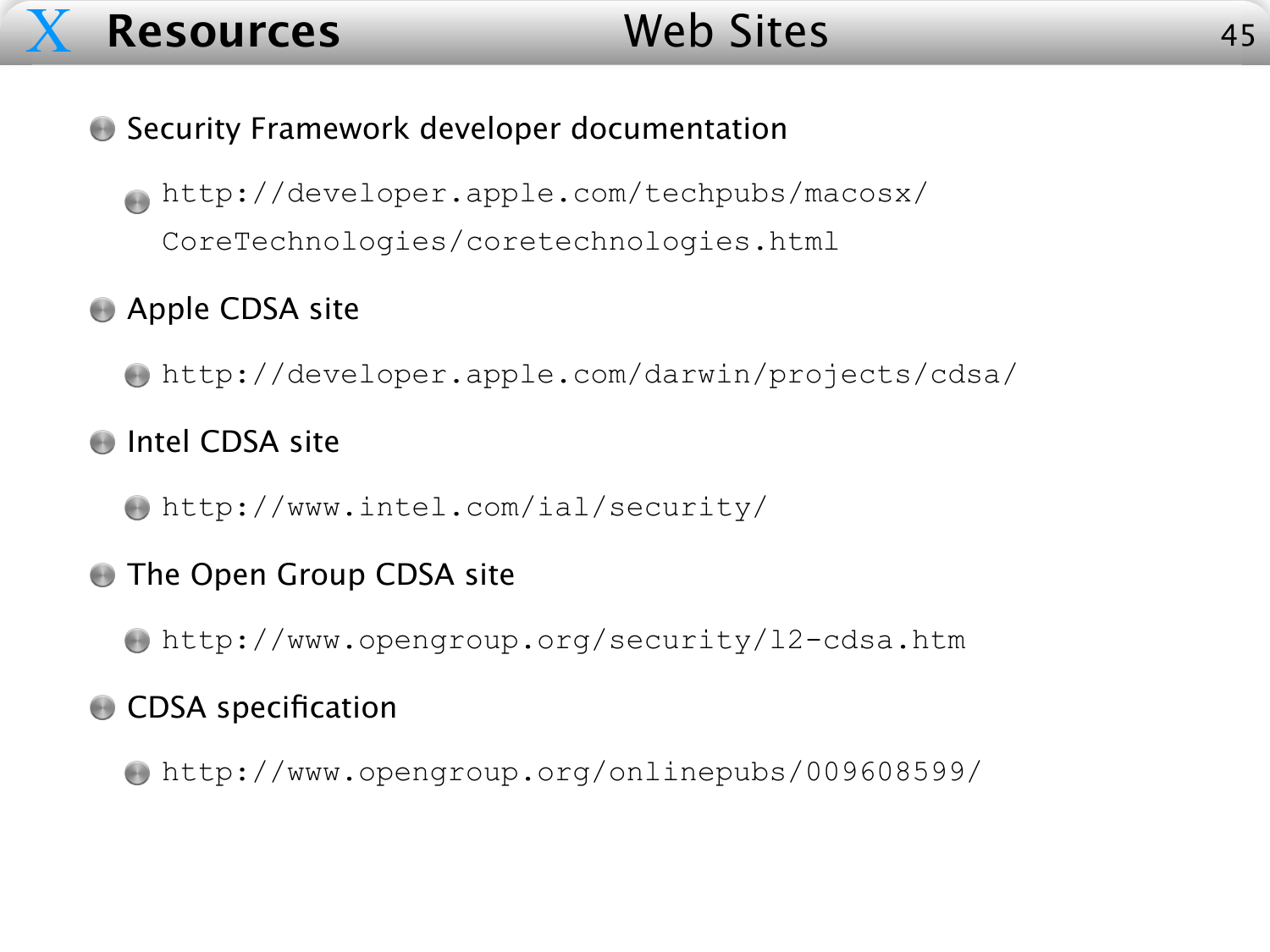

### **Resources** Mailing Lists

### **apple-cdsa (Apple)**

http://lists.apple.com/mailman/listinfo/apple-cdsa/

**C** Very low traffic, mostly developers

### MacOSX-admin (Omni Group)

- http://www.omnigroup.com/developer/mailinglists/macosxadmin/
- **Moderate to heavy traffic**